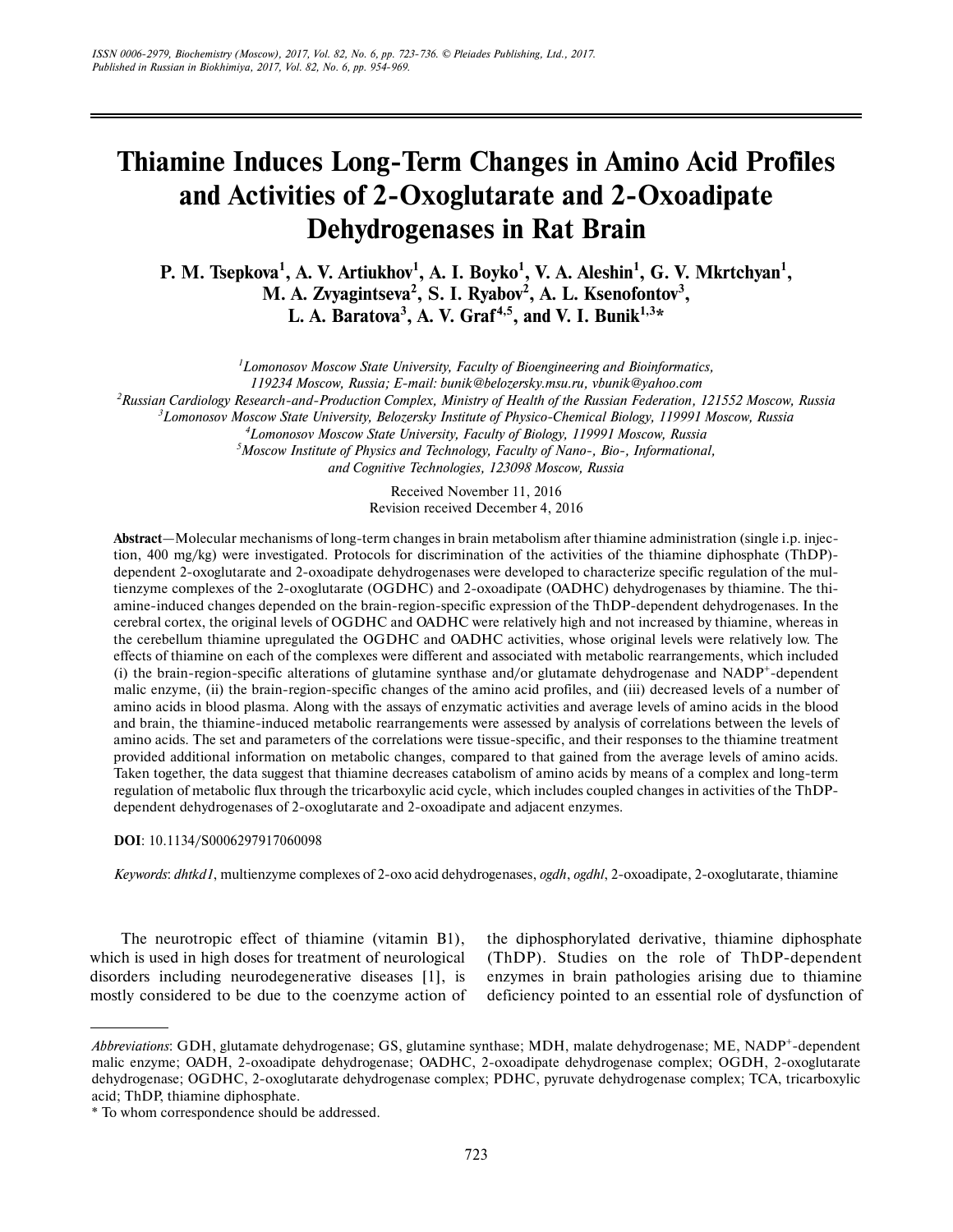2-oxoglutarate dehydrogenase complex (OGDHC) in the development of such pathologies [2, 3]. Oxidative decar boxylation of 2-oxoglutarate, catalyzed by OGDHC, is important for degradation of amino acids, including those with neurotransmitter functions [4]. In particular, compared to other tissues, the thiamine-deficiency induced decrease in OGDHC activity in the central nerv ous system is associated with dysregulated metabolism of the major excitatory neurotransmitter glutamate [5-7] and its neurotoxicity [8]. In addition, perturbed metabo lism may stimulate side reactions catalyzed by OGDHC, thus enhancing production of reactive oxygen species [9].

On the other hand, thiamine deficiency causes inflammatory processes in the brain, including microglia activation [10], increase in the expression of CD40/ CD40L, proinflammatory cytokines IL-1, TNF, IL-6, and products of arachidonic acid metabolism [11]. These observations may be linked to the recently characterized role of the 2-oxoglutarate dehydrogenase (OGDH) and dihydrolipoamide succinyltransferase components of OGDHC in immune response [12]. In this regard, a new ThDP-dependent dehydrogenase (encoded by the *dhtkd1* gene, homologous to OGDH [13]) deserves attention: it is supposed to function as a component of the 2-oxoadi pate dehydrogenase complex (OADHC), which, like OGDHC, would include dihydrolipoamide succinyl transferase and dihydrolipoamide dehydrogenase [14- 18]. Accordingly, OADHC is presumed to catalyze a ThDP-dependent reaction similar to that catalyzed by OGDHC (reaction (1)) yet more specific to 2-oxoadi pate, a common intermediate of the lysine and trypto phan degradation pathways.



Accumulation of either 2-oxoglutarate upon muta tion-induced deficiencies in OGDHC [19] or 2-oxoadi pate upon mutations in *dhtkd1* [14-16] indicates that under physiological conditions OGDHC and OADHC oxidize 2-oxoglutarate and 2-oxoadipate, respectively. However, a high similarity of the active centers and cat alytic mechanisms of these homologous enzymes [13] is consistent with oxidation of both 2-oxoglutarate and 2 oxoadipate by classic OGDH encoded by the *ogdh* gene, as has been observed *in vitro*. The similarity also suggests analogous ability of the 2-oxoadipate dehydrogenase (OADH) encoded by the *dhtkd1* gene. The question on the physiologically relevant ratio of the 2-oxoglutarate and 2-oxoadipate dehydrogenase activities of either OGDH or OADH in animal tissues remains unresolved. For the electrophoretically homogeneous multienzyme

complex of OGDH from an organism that lacks the *dhtkd1* gene (*Azotobacter vinelandii*), the catalytic rate with 2-oxoadipate was no more than 3% of that with 2 oxoglutarate [20]. In contrast, for OGDH and OGDHC preparations from animal tissues the ratio is increased up to 30% [21, 22]. Because selectivity to 2-oxo acids of 2 oxo acid dehydrogenase complexes from animals is usual ly significantly higher compared to the bacterial counter parts, the relatively rapid transformation of 2-oxoadipate by OGDH and OGDHC from animal tissues may be due to the presence of a previously unknown OADH encoded by the *dhtkd1* gene in the partially purified OGDHC preparations. OADHC could be therefore involved in a number of functions and pathologies that are commonly attributed to OGDHC. In particular, study of molecular mechanisms of thiamine action requires a differentiation of the OADHC and OGDHC activities in homogenates of analyzed tissues.

This work focuses on the role of the ThDP-depend ent dehydrogenases of dicarboxylic 2-oxo acids in long term regulation of brain metabolism by thiamine. To identify specific contributions of the dehydrogenases of 2-oxoglutarate or 2-oxoadipate to the thiamine-induced metabolic changes in the brain, we developed a method of differential quantification of the OADHC and OGDHC activities in brain homogenates. Selection of the amino acids and several enzymes of central metabolism as bio chemical markers of the processes linked to the changed function of the ThDP-dependent dehydrogenases is based on our previous results. We have taken into account data on metabolic regulation by thiamine and its deriva tives *in vitro* [23] and *in situ* [24], the role of OGDHC in the metabolism of amino acids [6, 25, 26], and participa tion of OADHC in catabolism of lysine and tryptophan [18].

#### MATERIALS AND METHODS

**Animals.** Our studies were performed on female Sprague–Dawley rats weighing 250-300 g. The animals were kept in standard conditions with 12 h light and 12 h dark cycle in cages with free access to water and meal. Manipulations with rats were carried out in accordance with the European Convention for the Protection of Vertebrate Animals Used for Experimental and Other Scientific Purposes (Strasbourg, 1986 ETS No. 123, Strasbourg, 18 March 1986).

**Administration of thiamine.** Thiamine was injected once intraperitoneally (i.p.) at a dose of 400 mg/kg. For investigation of stable metabolic changes initiated by the high dose of thiamine, the animals were sacrificed eight weeks after the treatment.

**Preparation of rat blood plasma.** Blood sampling was performed upon decapitation of the rats. Heparin was added to the blood as anticoagulant (10 μl/ml). After cen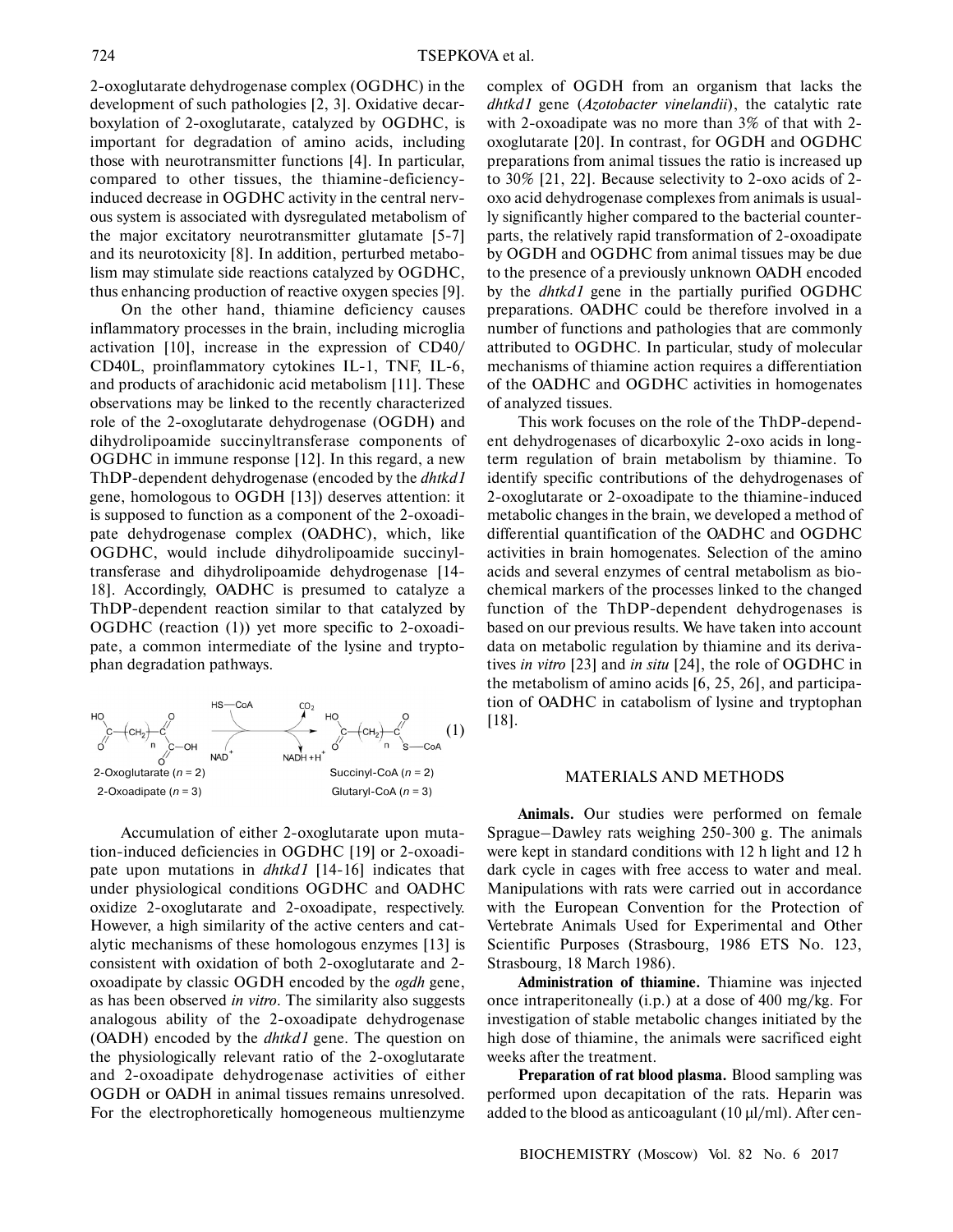trifugation for 20 min at 4°C and 3220*g*, supernatants of the blood plasma were stored in liquid nitrogen.

**Homogenization and extraction of rat brain tissue.** After the rats were sacrificed by decapitation, the brain was taken out, put on ice, and rapidly separated into the cerebral hemispheres (further called the cortex), cerebel lum, and brain stem. The tissue samples were frozen in liquid nitrogen and stored at  $-70^{\circ}$ C for at least 2 weeks before the enzymatic assays. To analyze the enzymatic activities, the samples were homogenized according to a previously published protocol [5]. Both non-sonicated and sonicated homogenates were analyzed in this work. Under the "sonicated homogenates", we will further refer to samples where mitochondrial proteins were solubilized by sonication and extraction with detergents as described earlier [5]. To analyze the amino acid profiles, the brain cortex and cerebellum of experimental animals were extracted with methanol and acetic acid according to a published procedure [25].

**Enzymatic assays.** Measurements were performed in 0.2 ml of reaction medium on a Tecan Sunrise microplate reader (Austria). The  $NAD(P)^+$ -dependent enzymes were assayed under previously described conditions [24] with minor modifications, including substitution of the buffer with 0.1 M Tris-HCl, pH 7.5, for the malate dehydrogenase (MDH) reaction, and with 0.05 M MOPS, pH 7.0, for the OGDHC- and OADHC-catalyzed reactions. The reactions were followed by changes in absorbance of NAD(P)H at 340 nm, using the initial linear parts of the product accumulation curves. For determination of the OADHC activity, 2-oxoglutarate was replaced with 2 oxoadipate. Determination of enzymatic activities included at least three technical replicates for each tissue sample of individual animals. Activities of enzymes are expressed in μmol of the product generated per minute per gram of fresh weight of the tissue. The glutamine syn thase (GS) activity was assayed according to [27, 28] by absorbance at 540 nm of the reaction product γ-glutamyl hydroxamate in complex with  $Fe<sup>3+</sup>$  under acidic conditions.

**Quantification of amino acids in rat blood plasma and brain extracts.** Before chromatography, the extracts and plasma samples were filtered through Vivaspin 500, MWCO 3000 (Sartorius, Germany). The samples were assayed on an L-8800 amino acid analyzer (Hitachi Ltd., Japan) according to the manufacturer's instructions. For HPLC, the 2622SC-PF ion-exchange column (Hitachi Ltd.,  $P/N$  855-4507, 4.6  $\times$  60 mm) was eluted at a rate of 0.35 ml/min by step gradients of Li-citrate buffers and temperature (in the range 30-70°C). Multichrom 1.71a software (Ampersand Ltd., Russia) was used to quantify the peaks obtained after chromatographic separation of the extracts.

**Statistical analysis.** Data on the enzymatic activities and content of amino acids are presented as means ± SEM. Statistical significance of differences between the

experimental groups was estimated using the nonpara metric Mann–Whitney *U*-test. Correlation analysis was carried out using Statistica 10.0 (StatSoft Inc., USA) with Pearson's test. Statistical significance of differences in the parameters characterizing metabolic interactions between amino acids was assessed by the Wilcoxon signed rank test for paired samples based on continuity correc tion using RStudio software (RStudio Inc., USA). Differences with  $p \le 0.05$  were considered to be statistically significant.

## RESULTS

**Differential determination of OADHC and OGDHC activities in rat brain homogenates.** As described in the introduction, one of the problems in biochemical investi gation of dehydrogenases of dicarboxylic 2-oxo acids is the capability of these enzymes to catalyze reactions with both 2-oxoglutarate and 2-oxoadipate. Hence, in unpuri fied preparations, one needs to discriminate the activities of the enzymes that are involved in physiological oxida tion of 2-oxoglutarate (OGDH encoded by the *ogdh* and *ogdhl* genes) from that of the 2-oxoadipate-specific dehy drogenase (OADH encoded by the *dhtkd1* gene). In par ticular, this problem arises when the activities are used as biochemical markers of (patho)physiological conditions in tissue homogenates. Searching for the conditions to discriminate the OGDHC and OADHC activities in the brain, we have taken into account the possibility of both the intra- and extramitochondrial localization of the *dhtkd1* gene product that is predicted from the primary structure analysis of the *dhtkd1* protein [13]. Therefore, we investigated the rates of reactions catalyzed by OGDHC and OADHC of the rat brain homogenates both before and after the enzyme solubilization by sonication and detergents. As previously shown [29], the solubiliza tion of intramitochondrial OGDHC in rat brain requires sonication and detergent extraction even after the tissue has been frozen and thawed, which is confirmed by the results presented in Table 1. In most cases when OGDHC is fully solubilized, the OADHC/OGDHC activity ratio decreases 3-4-fold compared to the ratio in non-sonicat ed homogenates (Fig. 1). Such a drop in the OADHC/ OGDHC activity ratio is primarily determined by an increase in the OGDHC activity due to its optimal solu bilization after sonication and detergent extraction. However, in most cases, the OADHC activity is notably decreased after this procedure (Table 1). Hence, OADHC is mostly inactivated under conditions of optimal solubi lization of OGDHC. As a result, higher OADHC/ OGDHC ratios, which are indicative of increased contri butions of OADHC to the measured 2-oxoadipate dehy drogenase reaction rate, are observed in the non-sonicat ed brain homogenates (Fig. 1). In contrast, the maximal OGDHC activity is observed only in the sonicated brain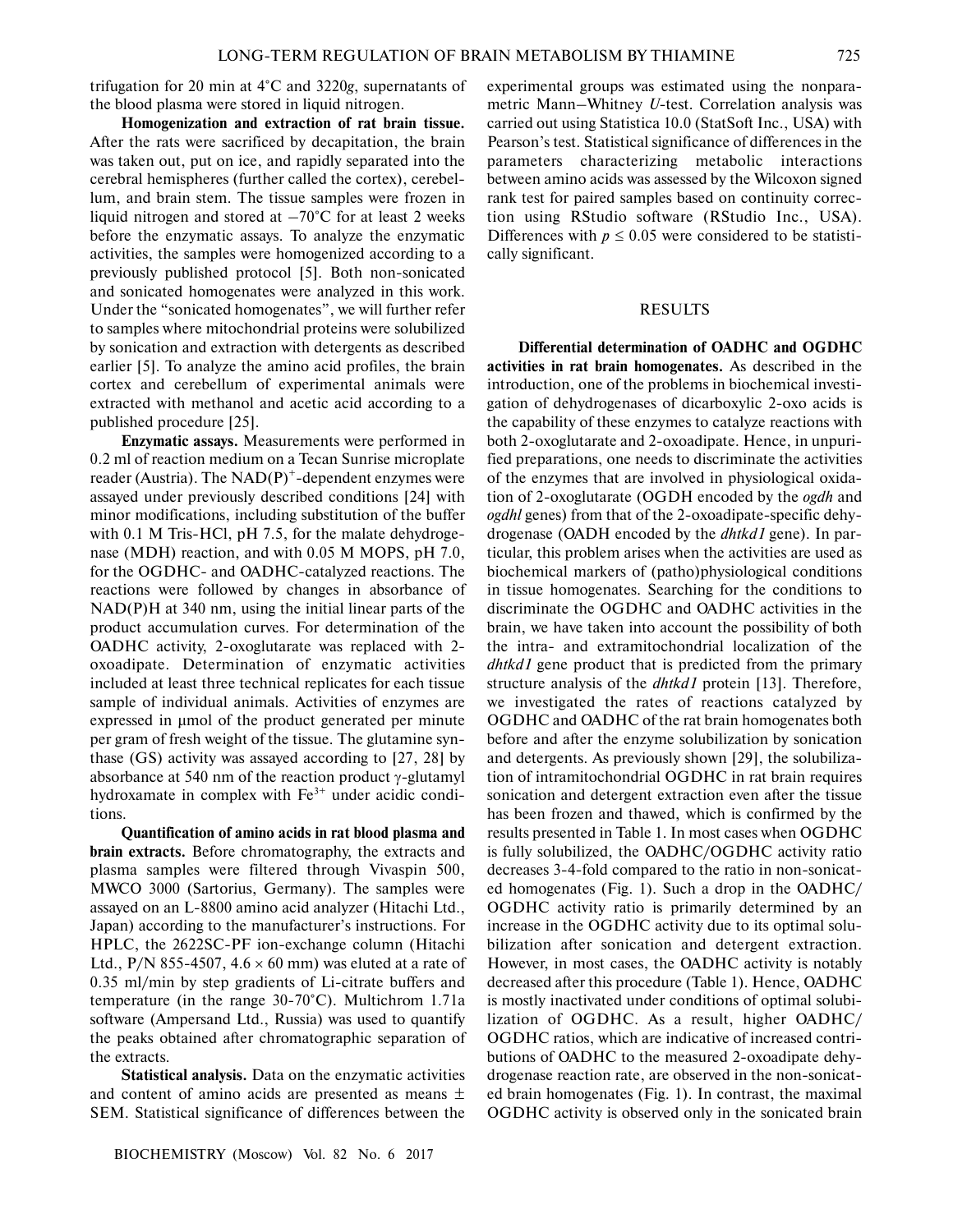Table 1. Effect of solubilization conditions on oxidative decarboxylation of 2-oxoadipate (OADHC activity) and 2oxoglutarate (OGDHC activity) catalyzed by enzymes in homogenates of cerebral cortex, cerebellum, and brain stem of rats

| Sonication<br>and detergents | Brain region |                 | Intact rats $(n = 7)$ | Rats after thiamine injection ( $n = 6$ ) |                 |  |  |  |  |  |
|------------------------------|--------------|-----------------|-----------------------|-------------------------------------------|-----------------|--|--|--|--|--|
|                              |              | <b>OADHC</b>    | <b>OGDHC</b>          | <b>OADHC</b>                              | <b>OGDHC</b>    |  |  |  |  |  |
| No.                          | cortex       | $0.21 \pm 0.05$ | $0.24 \pm 0.04$       | $0.10 \pm 0.03$                           | $0.14 \pm 0.03$ |  |  |  |  |  |
|                              | cerebellum   | $0.05 \pm 0.04$ | $0.21 \pm 0.04$       | $0.22 \pm 0.03$                           | $0.45 \pm 0.04$ |  |  |  |  |  |
|                              | brain stem   | $0.08 \pm 0.03$ | $0.18 \pm 0.03$       | $0.12 \pm 0.03$                           | $0.22 \pm 0.03$ |  |  |  |  |  |
| Yes                          | cortex       | $0.28 \pm 0.07$ | $0.44 \pm 0.09$       | $0.09 \pm 0.02$                           | $0.47 \pm 0.03$ |  |  |  |  |  |
|                              | cerebellum   | $0.00 \pm 0.02$ | $0.24 \pm 0.05$       | $0.01 \pm 0.02$                           | $0.44 \pm 0.02$ |  |  |  |  |  |
|                              | brain stem   | $0.00 \pm 0.04$ | $0.19 \pm 0.02$       | $0.05 \pm 0.04$                           | $0.31 \pm 0.06$ |  |  |  |  |  |

Note: The enzymatic activities are given in μmol/min per g fresh weight. Activities determined under conditions of the maximal contribution of each of the complexes to the reaction rate are marked in bold. *n*, number of animals in groups.

homogenates (Table 1). This difference in optimal solubi lization conditions of OGDHC and OADHC enables a relatively specific characterization of the activities of these enzymes in brain homogenates.

Figure 2 compares the activities of OADHC and OGDHC determined in homogenates of different brain regions across the studied experimental groups. Each reaction was measured under its optimal conditions, i.e. before and after the sonication and incubation with deter gents for OADHC and OGDHC, respectively. The data indicate that in intact Sprague–Dawley female rats, both the OGDHC and OADHC activities are higher in the cortex than in the cerebellum and brain stem, with no sig nificant difference between the latter two regions (Fig. 2).



Fig. 1. Ratio of 2-oxoadipate and 2-oxoglutarate oxidative decarboxylation catalyzed by OADHC and OGDHC of homogenates of rat cerebral cortex (Cor), cerebellum (CB), and brain stem (BS) before and after sonication and detergent extraction. +Th, homogenates from rats eight weeks after thiamine injection; *n*, number of animals in groups.

**Changes in OADHC and OGDHC activities in rat brain after thiamine injection.** In this study, long-term (eight weeks) effects of a single intraperitoneal injection of a high dose of thiamine (400 mg/kg) to rats were inves tigated. As seen from Fig. 2, the injection changes the OGDHC and/or OADHC activities in the brain. The dif ference observed in the regulation of each of these activi ties (Fig. 2) is evidence of specific assay of OADHC and OGDHC by our protocol. The discrimination of the activities is due to maximization of the contribution of each of these dehydrogenases to the rate of oxidation of their respective substrates under elaborated conditions. According to Fig. 2, in the cortex the thiamine injection decreases the OADHC activity without changing the OGDHC activity. In contrast, in the cerebellum, the thi amine injection increases both activities, but the degree of OADHC activation is higher than that of OGDHC. In the brain stem, only OGDHC activity is significantly increased by thiamine. Thus, the developed protocol of *in vitro* assays of OADHC and OGDHC of the brain homogenates allows us to differentiate the influence of thiamine on these complexes *in vivo*, revealing the inde pendent and brain-region-specific regulation of OADHC and OGDHC in rats after the thiamine injection.

In accordance with previous studies on regulation of 2-oxo acid dehydrogenase complexes *in vivo* [4], the decrease in the OADHC activity in the cortex that we observe eight weeks after a single thiamine injection (Fig. 2) may compensate for a hyper-activation of OADHC due to increased level of the coenzyme ThDP after the injection of its precursor thiamine. The long term rearrangement of central metabolism may compen sate for potential increase in the metabolic flux through ThDP-dependent dehydrogenases in response to thi amine injection into the animals. This is confirmed by changes in activities of several enzymes of central metab olism that are functionally related to ThDP-dependent dehydrogenases and intermediates of the tricarboxylic

BIOCHEMISTRY (Moscow) Vol. 82 No. 6 2017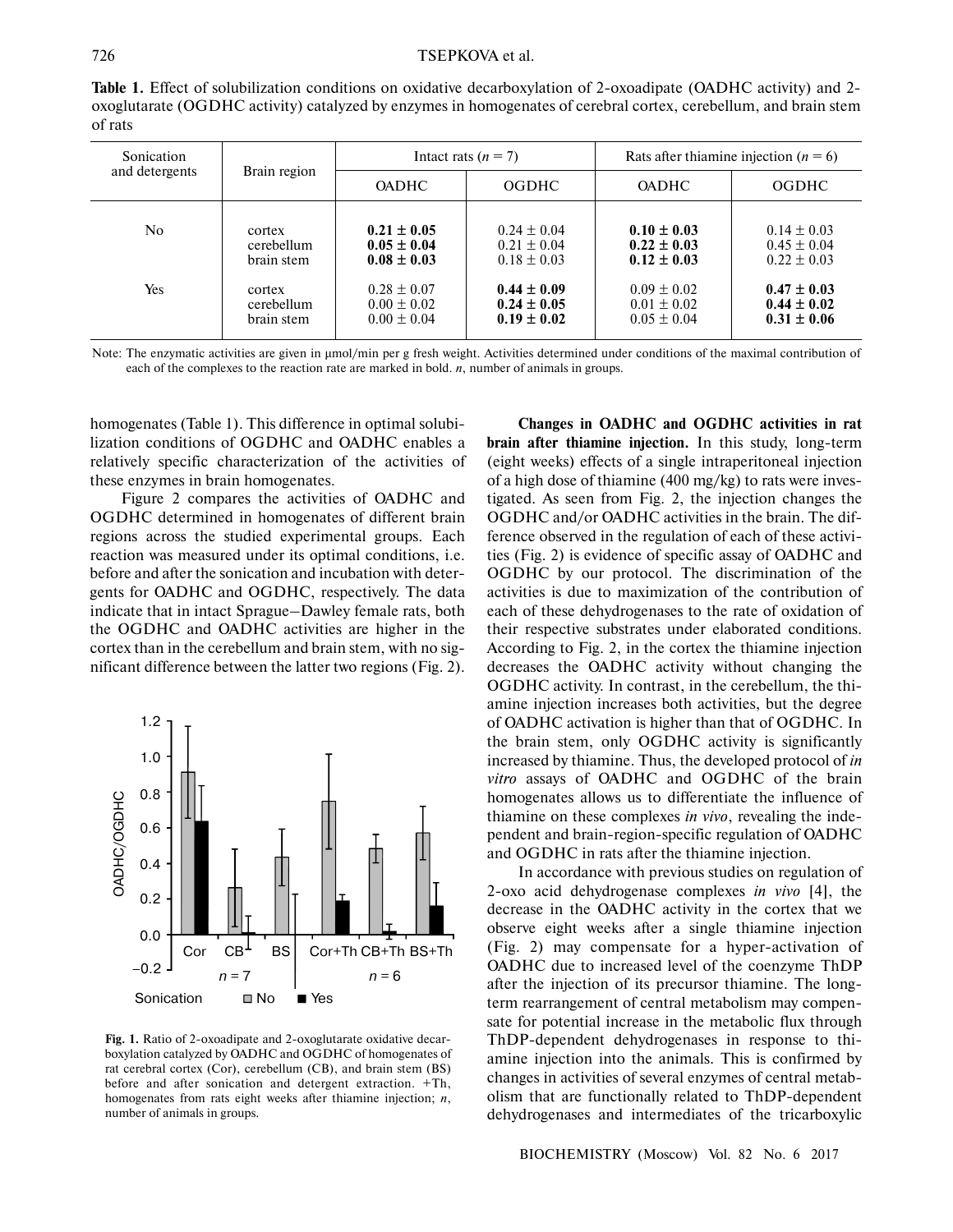acid (TCA) cycle (Fig. 3). Competing for glutamate with glutamine synthase (GS), glutamate dehydrogenase (GDH) produces 2-oxoglutarate, which is oxidized by OGDHC in the TCA cycle. NADP<sup>+</sup>-dependent malic enzyme (ME) produces pyruvate, which is a substrate of ThDP-dependent pyruvate dehydrogenase complex (PDHC) supplying acetyl-CoA into the TCA cycle. Malate dehydrogenase (MDH, measured as total activity of the cytoplasmic MDH1 and mitochondrial MDH2 isoenzymes) produces oxaloacetate, which incorporates acetyl-CoA to form citric acid (Fig. 3e). Figure 3 shows that in the cerebral cortex the activities of GS and GDH are reduced after the thiamine injection, whereas the ME activity is increased. Other changes in the activities are observed in the cerebellum, where the thiamine injection decreases the activities of ME and GDH without affect ing MDH and GS (Fig. 3, a-d). Thus, not only OADHC and OGDHC, but also a number of functionally related enzymes (Fig. 3e) demonstrate long-term changes in ani mals after a single thiamine injection, and these changes are different in the cortex and cerebellum.

**Amino acids in the brain as metabolic markers of long term effect of thiamine administration.** For several rea sons, free amino acids are sensitive biochemical markers of changes in activities of ThDP-dependent dehydroge nases of 2-oxo acids in rat brain. First, degradation of amino acids occurs in the TCA cycle, where OGDHC limits the metabolic flux [8]. Second, the catabolism of many amino acids initiated by or occurring through transamination into pyruvate, 2-oxoglutarate, 2-oxoadi pate, and branched-chain 2-oxo acids is strongly coupled to irreversible action of the 2-oxo acid dehydrogenases [4]. Indeed, the brain-region-specific differences in the thiamine effects on OADHC, OGDHC, and functionally associated enzymes (Figs. 2 and 3) are accompanied by changes in amino acid profiles, which are also region specific. In rat cortex, levels of many amino acids are decreased after the thiamine administration, and some amino acids demonstrated a similar decrease in the cere bellum (Table 2). However, alanine content is elevated in the cortex ( $p < 0.05$ ) as well as in the cerebellum ( $p =$ 0.07) in response to thiamine. Increase in alanine often indicates a reduction in the metabolic flux through the TCA cycle [26]. Nevertheless, in the cortex accumulation of alanine may be also due to the changed function of affiliated enzymes, such as the increased activity of the pyruvate-generating ME, and the reduced activities of both GDH and GS, potentially affecting the production of 2-oxoglutarate from glutamate (Fig. 3). As noted above, GS has a common substrate with the GDH reac tion and utilizes ammonium generated in the catabolism of nitrogen compounds in the brain [30]. Together with the increased level of alanine, the decrease in both amino acids content and GS activity in the cortex suggest a reduction in the amino acid catabolism in this brain region after the thiamine injection. This conclusion is



**Fig. 2.** Rates of 2-oxoadipate and 2-oxoglutarate oxidative decar boxylation catalyzed by OADHC and OGDHC in homogenates of rat brain cortex, cerebellum, and brain stem measured under conditions optimized for each of the activities. Th–, homogenates from intact rats; Th+, homogenates from rats eight weeks after thiamine injection; *n*, number of animals in groups; \*, significant ( $p \leq 0.05$ ) differences between intact and thiaminetreated rats.

consistent with a long-term decrease in the activity of OADHC, which takes part in the catabolism of lysine and tryptophan [16, 22] (Fig. 2). The changes in the enzy matic activities in the cerebellum (Figs. 2 and 3) point to another metabolic rearrangement in this brain region, compared to cortex, which is also confirmed by the quan tification of the cerebellar amino acids (Table 2). Indeed, the GDH and ME activities in the cerebellum are reduced by thiamine, whereas the GS activity does not change (Fig. 3). Thiamine also increases the OADHC and OGDHC activities of the cerebellum (Fig. 2). Although OADHC and OGDHC participate in degrada tion of lysine, tryptophan, and glutamate, with the latter being a specific metabolic indicator of alterations in the OGDHC activity [8, 31], the levels of these amino acids remain constant (Table 2). However, it should be noted that even after the increases in the OGDHC and OADHC activities caused by thiamine in the cerebellum and brain stem, the levels of these activities are not higher than in the cortex of intact rats (Fig. 2). Apparently, this level determines a maximal limit for the physiological varia tions in the OADHC and OGDHC activities that occur in the brain. Up to this limit, changes in the OADHC and OGDHC activities (Fig. 2) may be appropriately com pensated by regulation of activities of other enzymes (Fig. 3). Such compensation is obviously required for brain homeostasis, as it stabilizes levels of essential metabolites, including a wide range of amino acids in the cerebellum (Table 2).

Thus, the thiamine injection to animals results in different alterations of the activities of the 2-oxoglutarate and 2-oxoadipate dehydrogenases (Fig. 2). Tissue-specif-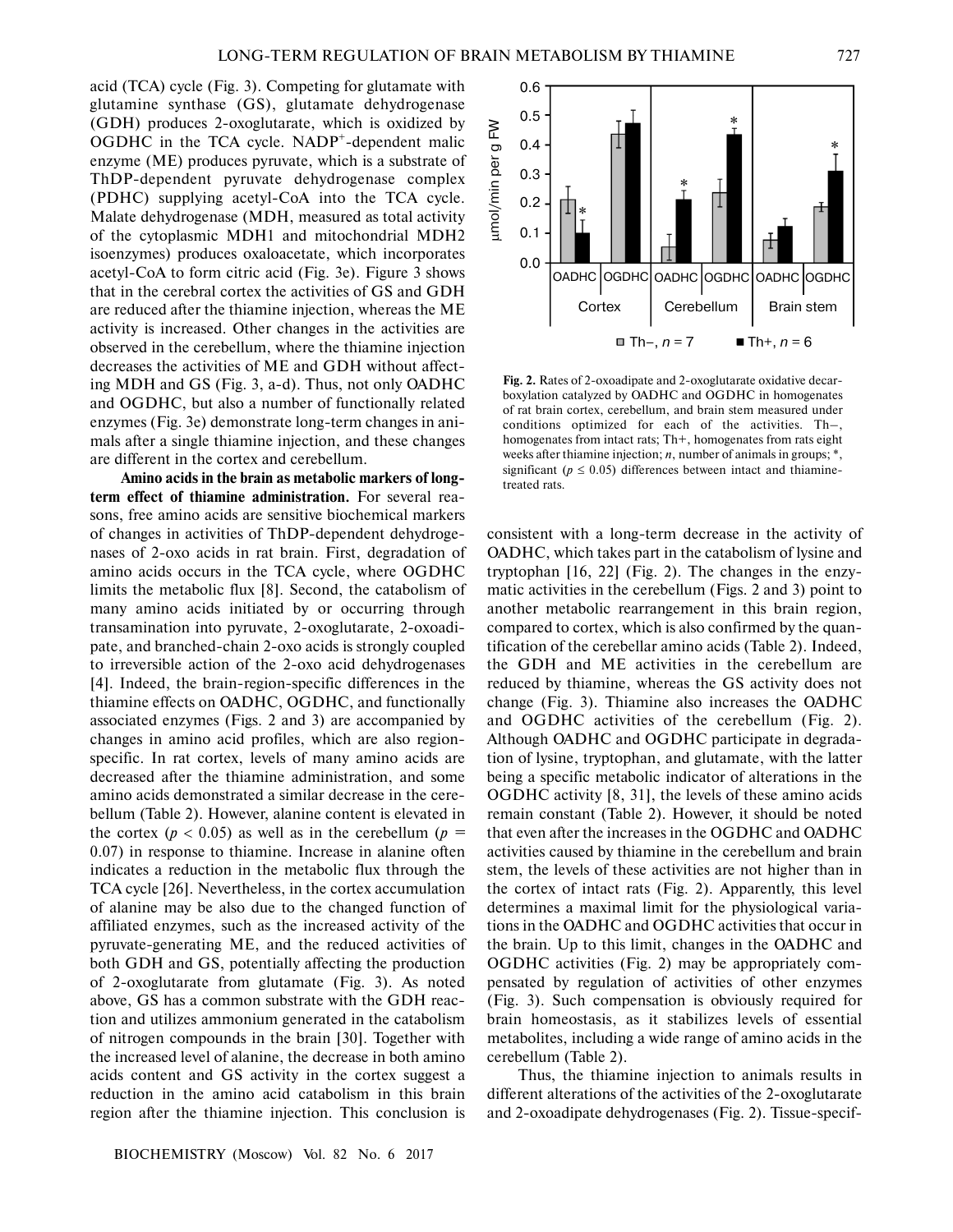

**Fig. 3.** Thiamine-induced changes in activities of central metabolic enzymes assayed in homogenates of rat cerebral cortex and cerebellum: a) glutamate dehydrogenase (GDH); b) malate dehydrogenase (MDH); c) NADP<sup>+</sup>-dependent malic enzyme (ME); d) glutamine synthase (GS); e) role of the enzymes in the TCA cycle which substrate acetyl-CoA is produced by ThDP-dependent pyruvate dehydrogenase complex (PDHC). Th–, homogenates from intact rats; Th+, homogenates from rats eight weeks after thiamine injection; *n*, number of animals in groups;  $*$ , significant ( $p \le 0.05$ ) differences between intact and thiamine-treated rats.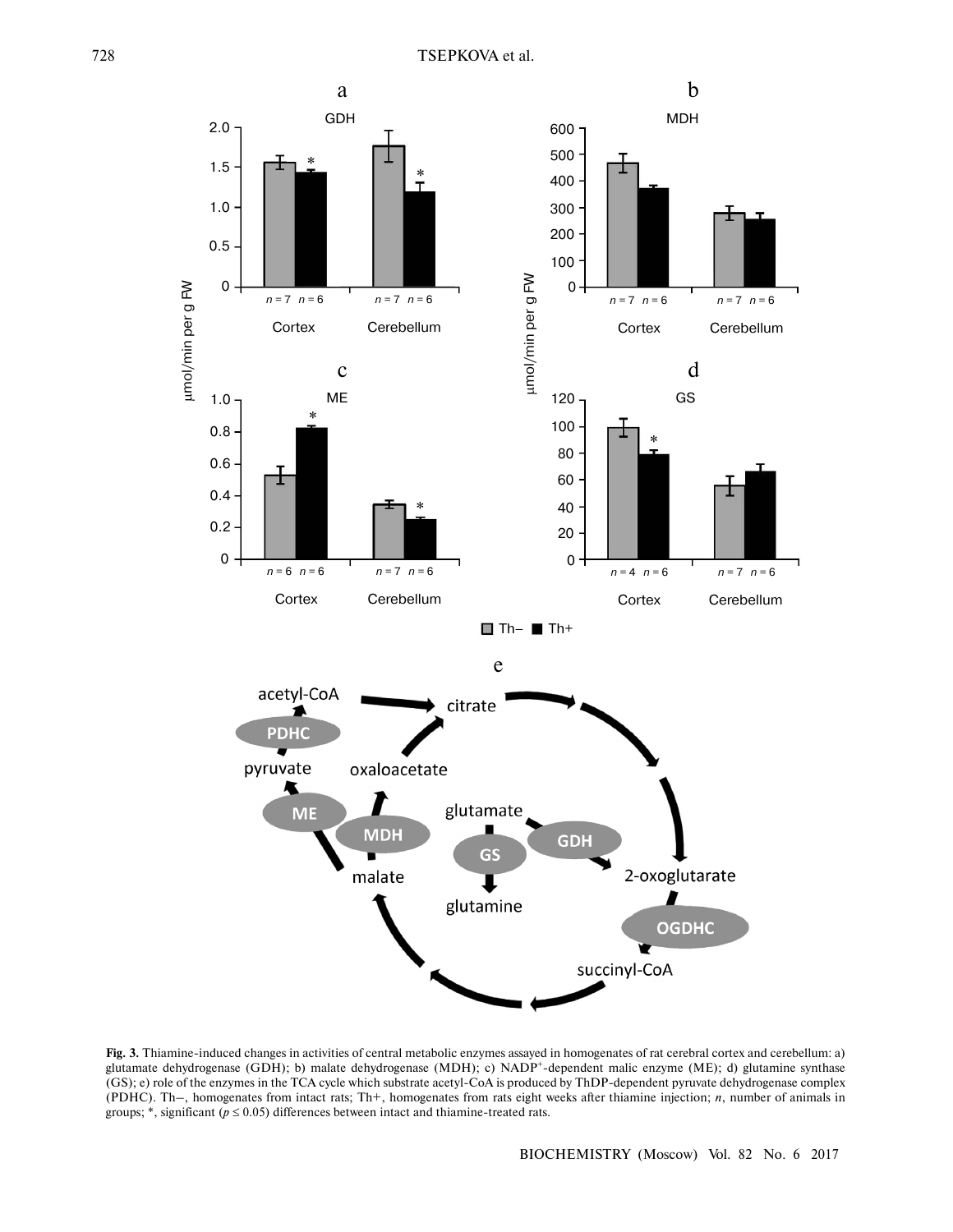| Amino       |                    | Blood plasma        |                          |                   | Cortex              |                    | Cerebellum         |                     |                    |  |  |  |  |
|-------------|--------------------|---------------------|--------------------------|-------------------|---------------------|--------------------|--------------------|---------------------|--------------------|--|--|--|--|
| acids       | control<br>$n = 7$ | thiamine<br>$n = 6$ | $\boldsymbol{p}$         | control<br>$n=7$  | thiamine<br>$n = 6$ | $\boldsymbol{p}$   | control<br>$n = 7$ | thiamine<br>$n = 6$ | $\boldsymbol{p}$   |  |  |  |  |
| Ala         | $359 \pm 13$       | $329 \pm 34$        | 0.534                    | $0.57 \pm 0.05$   | $0.78 \pm 0.05$     | $0.014 \uparrow$   | $0.57 \pm 0.05$    | $0.69 \pm 0.06$     | $0.073$ $\uparrow$ |  |  |  |  |
| Arg         | $188 \pm 8$        | $177 \pm 9$         | 0.534                    | $0.17 \pm 0.01$   | $0.11 \pm 0.004$    | $0.002 \downarrow$ | $0.17 \pm 0.02$    | $0.13 \pm 0.01$     | $0.101\downarrow$  |  |  |  |  |
| Asp         | $24 \pm 3$         | $16 \pm 3$          | $0.101\downarrow$        | $2.00 \pm 0.11$   | $2.09 \pm 0.17$     | 0.731              | $1.64 \pm 0.15$    | $1.61 \pm 0.08$     | 0.731              |  |  |  |  |
| Cystine     | n.d.               | n.d.                | $\overline{\phantom{0}}$ | $0.017 \pm 0.002$ | $0.008 \pm 0.001$   | $0.008\downarrow$  | $0.03 \pm 0.002$   | $0.013 \pm 0.001$   | $0.001 \downarrow$ |  |  |  |  |
| <b>GABA</b> | n.d.               | n.d.                | $\overline{\phantom{0}}$ | $3.11 \pm 0.32$   | $2.21 \pm 0.19$     | $0.035 \downarrow$ | $2.43 \pm 0.29$    | $2.09 \pm 0.11$     | 0.836              |  |  |  |  |
| Gln         | $562 \pm 15$       | $599 \pm 20$        | 0.138                    | $3.75 \pm 0.30$   | $4.14 \pm 0.21$     | 0.445              | $3.55 \pm 0.23$    | $4.04 \pm 0.14$     | $0.101 \uparrow$   |  |  |  |  |
| Glu         | $98 \pm 5$         | $70 \pm 9$          | $0.022 \downarrow$       | $8.82 \pm 0.63$   | $9.34 \pm 0.45$     | 0.836              | $7.30 \pm 0.50$    | $8.02 \pm 0.29$     | 0.366              |  |  |  |  |
| Gly         | $316 \pm 15$       | $200 \pm 12$        | $0.001 \downarrow$       | $0.94 \pm 0.08$   | $2.20 \pm 1.47$     | 0.366              | $0.97 \pm 0.15$    | $0.74 \pm 0.05$     | 0.295              |  |  |  |  |
| His         | $68 \pm 2$         | $62 \pm 4$          | $0.073 \downarrow$       | $0.07 \pm 0.01$   | $0.06 \pm 0.003$    | 0.534              | $0.07 \pm 0.01$    | $0.07 \pm 0.01$     | 0.628              |  |  |  |  |
| <b>Ile</b>  | $79 \pm 3$         | $63 \pm 4$          | $0.022 \downarrow$       | $0.05 \pm 0.004$  | $0.04 \pm 0.003$    | $0.014\downarrow$  | $0.05 \pm 0.01$    | $0.04 \pm 0.01$     | 0.295              |  |  |  |  |
| Leu         | $126 \pm 5$        | $100 \pm 6$         | $0.005\downarrow$        | $0.10 \pm 0.01$   | $0.07 \pm 0.003$    | $0.005\downarrow$  | $0.11 \pm 0.02$    | $0.07 \pm 0.01$     | $0.101\downarrow$  |  |  |  |  |
| Lys         | $484 \pm 16$       | $400 \pm 21$        | $0.014 \downarrow$       | $0.24 \pm 0.02$   | $0.16 \pm 0.01$     | $0.014\downarrow$  | $0.32 \pm 0.03$    | $0.31 \pm 0.02$     | 0.836              |  |  |  |  |
| Met         | $55 \pm 4$         | $49 \pm 8$          | 0.295                    | $0.06 \pm 0.01$   | $0.04 \pm 0.007$    | $0.008\downarrow$  | $0.06 \pm 0.01$    | $0.04 \pm 0.002$    | $0.073\downarrow$  |  |  |  |  |
| Phe         | $62 \pm 1$         | $52 \pm 3$          | $0.014\downarrow$        | $0.06 \pm 0.01$   | $0.04 \pm 0.006$    | $0.001 \downarrow$ | $0.07 \pm 0.01$    | $0.06 \pm 0.004$    | 0.234              |  |  |  |  |
| Ser         | $293 \pm 9$        | $242 \pm 13$        | $0.022 \downarrow$       | $0.79 \pm 0.08$   | $0.97 \pm 0.06$     | 0.234              | $0.60 \pm 0.08$    | $0.69 \pm 0.07$     | 0.138              |  |  |  |  |
| Thr         | $292 \pm 6$        | $174 \pm 18$        | $0.001 \downarrow$       | $0.59 \pm 0.05$   | $0.44 \pm 0.02$     | $0.035 \downarrow$ | $0.63 \pm 0.04$    | $0.46 \pm 0.03$     | $0.014\downarrow$  |  |  |  |  |
| Trp         | $74 \pm 1$         | $47 \pm 2$          | $0.001 \downarrow$       | $0.014 \pm 0.001$ | $0.008 \pm 0.001$   | $0.001 \downarrow$ | $0.014 \pm 0.002$  | $0.017 \pm 0.002$   | 0.138              |  |  |  |  |
| Tyr         | $49 \pm 4$         | $37 \pm 2$          | $0.022 \downarrow$       | $0.05 \pm 0.01$   | $0.03 \pm 0.002$    | $0.001 \downarrow$ | $0.05 \pm 0.01$    | $0.05\pm0.01$       | 0.628              |  |  |  |  |
| Val         | $178 \pm 6$        | $132 \pm 10$        | $0.008\downarrow$        | $0.10\pm0.01$     | $0.09 \pm 0.01$     | 0.366              | $0.11 \pm 0.02$    | $0.09 \pm 0.01$     | 0.295              |  |  |  |  |

**Table 2.** Changes in amino acid profiles of blood plasma, brain cortex, and cerebellum of Sprague–Dawley rats eight weeks after thiamine injection

Note: Amino acids are given in alphabetical order. Amino acid quantities in extracts of cortex and cerebellum are presented as μmol per g fresh weight, in plasma – as μmol per liter. *n*, number of animals in groups; n.d., not determined. Quantities of cystine and γ-aminobutyric acid (GABA) in blood plasma were too low to detect. The direction of changes in the thiamine-treated group of rats compared to control is indi cated by the upwards or downwards arrows next to the *p*-values for  $p \le 0.1$ . Significant differences ( $p \le 0.05$ ) and trends ( $p \le 0.1$ ) are indicated in bold italics and italics, respectively.

ic homeostasis is maintained by the regulation of ThDP dependent dehydrogenases of 2-oxo acids and associated enzymes (Fig. 3). The changes in the activities of these enzymes are directed to maintain the amino acid levels in the cerebellum (Table 2) where thiamine activated the originally low levels of the OADHC and OGDHC activi ties. However, in the cortex, where the activities are ini tially high, a long-term compensatory regulation in response to thiamine also involves decreases in the con tent of a number of amino acids (Table 2). A demand for a more profound compensation of the activating action of thiamine on the dehydrogenases of 2-oxo acids in the cortex is met by a long-term reduction of the activity of OADHC and no increase in the activity of OGDHC (Fig. 2).

**Amino acids of blood plasma as indicators of metabol ic regulation of the whole organism by thiamine.** Unlike the cortex or cerebellum, where the content of metabolic intermediates could depend on tissue-specific metabo lism (Table 2), the metabolome of the blood plasma

reflects the general state of an organism. Long-term changes in the amino acid profile of the blood plasma caused by the thiamine injection show a high degree of similarity with the changes observed in the cortex. In both cases, levels of the amino acids whose degradation is directly linked to ThDP-dependent dehydrogenases of 2 oxo acids, are decreased. Those include amino acids of the pyruvate group, branched-chain amino acids, lysine, and tryptophan. For some of these amino acids, a trend  $(p \le 0.1)$  to decreased levels could also be seen in the cerebellum (Table 2), but the changes do not reach statistical significance ( $p \leq 0.05$ ). Remarkably, the glutamate content decreases in the blood plasma, but not in the cortex or the cerebellum. Obviously, constant level of glutamate in the brain is required due to its neurotransmitter func tion, whereas in the plasma the glutamate level is deter mined also by metabolism of other tissues. On the other hand, the alanine level is increased in the brain, but it is not changed in blood plasma (Table 2). The elevation of the alanine content that is observed in the brain is there-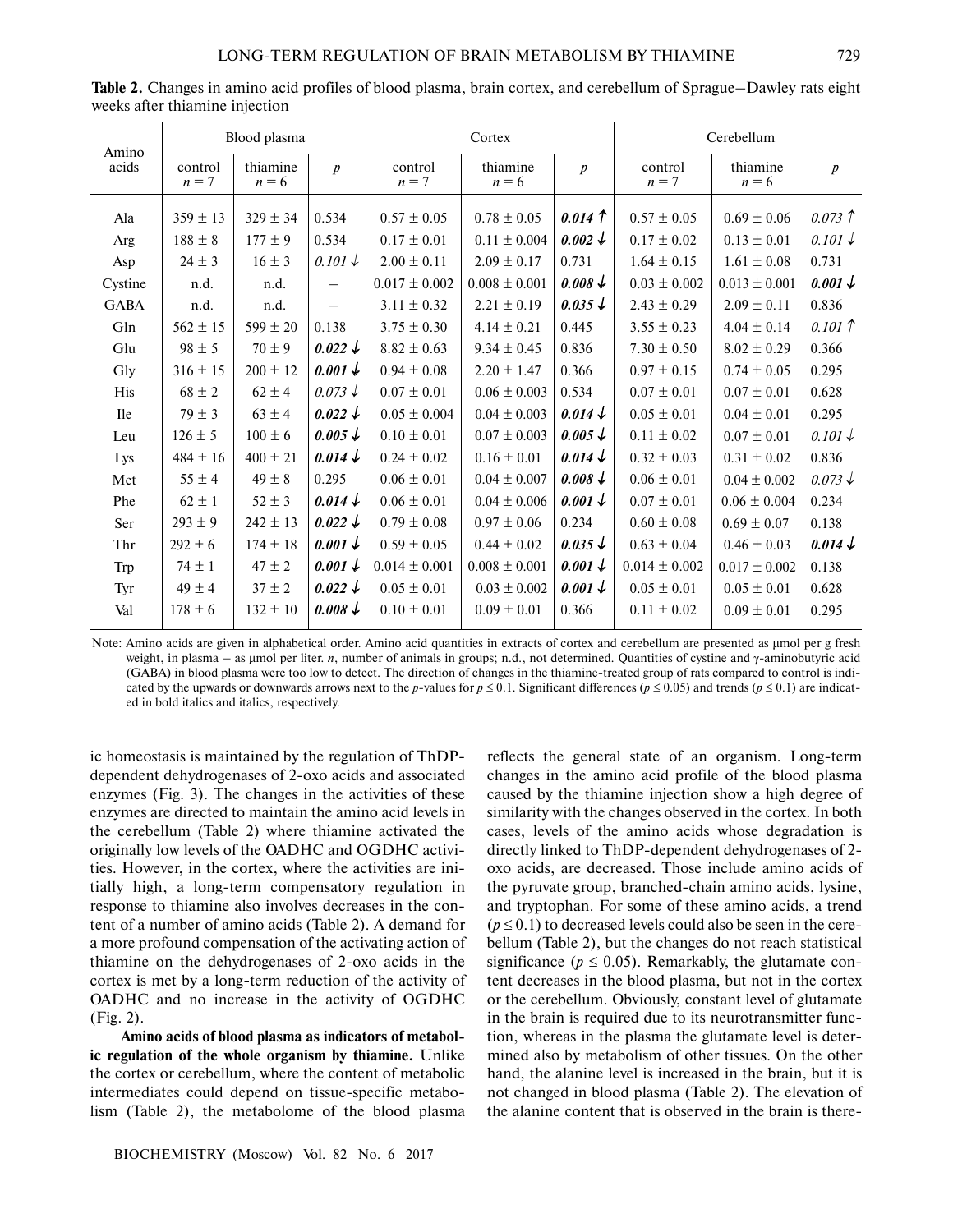### 730 TSEPKOVA et al.

|                     | Blood plasma             |                          |                          |                          |                          |                          |                          | Cortex                   |        |       |                         |       |              |                  |                | Cerebellum     |                |       |                         |       |                  |                  |                |              |
|---------------------|--------------------------|--------------------------|--------------------------|--------------------------|--------------------------|--------------------------|--------------------------|--------------------------|--------|-------|-------------------------|-------|--------------|------------------|----------------|----------------|----------------|-------|-------------------------|-------|------------------|------------------|----------------|--------------|
| Amino<br>Σ<br>acids |                          |                          | $\overline{X}$           |                          |                          |                          | $+$                      |                          | $\sum$ |       | $\overline{\mathbf{X}}$ |       |              |                  | $^{+}$         |                | $\bar{\Sigma}$ |       | $\overline{\mathbf{X}}$ |       |                  |                  | $+$            |              |
|                     | $Th-$                    | $Th+$                    | $Th-$                    | $Th+$                    | Th—                      | $ \text{Th+} $           | $Th-$                    | $Th+$                    | $Th-$  | $Th+$ | $Th-$                   | $Th+$ | $Th-$        | $Th+$            | $Th-$          | $Th+$          | $Th-$          | $Th+$ | $Th-$                   | $Th+$ | $Th-$            | $Th+$            | $Th-$          | Th+          |
| Ala                 | 7.1                      | 8.8                      | 0.44                     | 0.55                     | $\theta$                 | $\theta$                 | $\overline{1}$           | $\Omega$                 | 13.6   | 12.7  | 0.76                    | 0.71  | $\Omega$     | $\mathbf{0}$     | 11             | 10             | 13.9           | 13.4  | 0.78                    | 0.75  | $\mathbf{0}$     | $\Omega$         | 12             | 8            |
| Arg                 | 9.3                      | 1.2                      | 0.58                     | 0.07                     |                          | $\theta$                 | 5                        | $\theta$                 | 13.4   | 12.7  | 0.74                    | 0.70  | $\Omega$     | $\mathbf{0}$     | 10             | 9              | 12.7           | 13.2  | 0.71                    | 0.73  | $\boldsymbol{0}$ | $\theta$         | 11             | 8            |
| Asp                 | 5.9                      | 5.2                      | 0.37                     | 0.33                     |                          | $\mathbf{0}$             | $\overline{4}$           | $\mathbf{1}$             | 12.0   | 14.0  | 0.67                    | 0.78  | $\mathbf{0}$ | $\boldsymbol{0}$ | $\overline{4}$ | 12             | 13.4           | 8.8   | 0.74                    | 0.49  | $\Omega$         | $\boldsymbol{0}$ | 11             | $\mathbf{0}$ |
| Cystine             | $\overline{\phantom{0}}$ | $\overline{\phantom{0}}$ | $\overline{\phantom{0}}$ | $\overline{\phantom{0}}$ |                          | $\overline{\phantom{0}}$ | $\overline{\phantom{0}}$ |                          | 12.4   | 12.7  | 0.69                    | 0.71  | $\Omega$     | $\mathbf{0}$     | 5              | 8              | 11.4           | 7.4   | 0.63                    | 0.41  | $\boldsymbol{0}$ | $\boldsymbol{0}$ | 5              | $\mathbf{0}$ |
| <b>GABA</b>         | $\overline{\phantom{0}}$ | $\overline{\phantom{0}}$ | $\overline{\phantom{0}}$ | $\overline{\phantom{0}}$ | $\overline{\phantom{0}}$ | $\overline{\phantom{0}}$ | $\overline{\phantom{0}}$ | $\overline{\phantom{0}}$ | 11.7   | 13.0  | 0.65                    | 0.72  | $\Omega$     | $\mathbf{0}$     | 5              | 10             | 13.6           | 12.6  | 0.75                    | 0.70  | $\theta$         | $\theta$         | 12             | 6            |
| Gln                 | $-8.5$                   | 10.5                     | $-0.53$                  | 0.65                     | $\overline{4}$           | $\mathbf{0}$             | $\mathbf{0}$             | $\overline{7}$           | 14.0   | 14.2  | 0.78                    | 0.79  | $\Omega$     | $\mathbf{0}$     | 11             | 13             | 8.0            | 13.2  | 0.44                    | 0.74  | $\mathbf{0}$     | $\boldsymbol{0}$ | 5              | 5            |
| Glu                 | 7.7                      | 7.6                      | 0.48                     | 0.48                     | $\mathbf{0}$             | $\mathbf{0}$             | $\overline{2}$           | $\mathbf{1}$             | 11.4   | 14.0  | 0.64                    | 0.78  | $\mathbf{0}$ | $\boldsymbol{0}$ | 6              | 12             | 4.2            | 13.5  | 0.23                    | 0.75  | $\boldsymbol{0}$ | $\boldsymbol{0}$ | 3              | 6            |
| Gly                 | 5.8                      | 4.1                      | 0.36                     | 0.26                     | $\theta$                 | $\theta$                 | 3                        | $\theta$                 | 12.1   | 5.9   | 0.67                    | 0.33  | $\theta$     | $\mathbf{0}$     | 8              | $\theta$       | 6.8            | 14.9  | 0.38                    | 0.83  | $\mathbf{0}$     | $\theta$         | $\theta$       | 13           |
| His                 | 4.2                      | 11.3                     | 0.27                     | 0.71                     | 1                        | $\mathbf{0}$             | $\overline{2}$           | 8                        | 14.5   | 10.0  | 0.81                    | 0.56  | $\theta$     | $\mathbf{0}$     | 11             | $\overline{2}$ | 12.7           | 13.4  | 0.70                    | 0.74  | $\theta$         | $\theta$         | 11             | 8            |
| <b>Ile</b>          | 6.6                      | 11.9                     | 0.41                     | 0.74                     | $\mathbf{0}$             | $\mathbf{0}$             | $\overline{2}$           | 9                        | 12.5   | 13.4  | 0.70                    | 0.74  | $\Omega$     | $\mathbf{0}$     | 7              | 11             | 11.6           | 13.3  | 0.65                    | 0.74  | $\boldsymbol{0}$ | $\theta$         | 10             | 9            |
| Leu                 | 6.0                      | 11.0                     | 0.38                     | 0.69                     | $\mathbf{0}$             | $\mathbf{0}$             | $\overline{2}$           | 8                        | 14.9   | 13.1  | 0.83                    | 0.73  | $\mathbf{0}$ | $\mathbf{0}$     | 14             | 11             | 12.0           | 14.5  | 0.67                    | 0.81  | $\boldsymbol{0}$ | $\boldsymbol{0}$ | 10             | 11           |
| Lys                 | 4.8                      | 6.7                      | 0.30                     | 0.42                     | $\theta$                 | $\theta$                 | $\overline{2}$           | 1                        | 11.7   | 13.7  | 0.65                    | 0.76  | $\Omega$     | $\mathbf{0}$     | 8              | 11             | 8.1            | 14.1  | 0.45                    | 0.78  | $\boldsymbol{0}$ | $\theta$         | 5              | 8            |
| Met                 | 7.7                      | 9.6                      | 0.48                     | 0.60                     | 1                        | $\theta$                 | 6                        | 6                        | 13.5   | 13.0  | 0.75                    | 0.72  | $\theta$     | $\mathbf{0}$     | 11             | 11             | 12.2           | 14.4  | 0.68                    | 0.80  | $\theta$         | $\theta$         | 10             | 11           |
| Phe                 | 8.6                      | 11.4                     | 0.54                     | 0.71                     | $\theta$                 | $\theta$                 | $\overline{\mathbf{3}}$  | 6                        | 15.1   | 11.0  | 0.84                    | 0.61  | $\Omega$     | $\mathbf{0}$     | 12             | 3              | 13.0           | 13.9  | 0.72                    | 0.77  | $\theta$         | $\theta$         | 11             | 10           |
| Ser                 | 9.5                      | 10.4                     | 0.59                     | 0.65                     | $\mathbf{0}$             | $\theta$                 | 7                        | 5                        | 13.0   | 13.4  | 0.72                    | 0.75  | $\theta$     | $\mathbf{0}$     | 10             | 11             | 13.3           | 14.8  | 0.74                    | 0.82  | $\theta$         | $\theta$         | 12             | 11           |
| Thr                 | 6.6                      | 10.3                     | 0.41                     | 0.64                     | $\theta$                 | $\theta$                 | $\theta$                 | 9                        | 15.1   | 7.8   | 0.84                    | 0.43  | $\Omega$     | $\mathbf{0}$     | 16             | $\Omega$       | 12.8           | 11.9  | 0.71                    | 0.66  | $\theta$         | $\theta$         | $\overline{7}$ | 3            |
| Trp                 | 4.5                      | 10.6                     | 0.28                     | 0.66                     | $\mathbf{0}$             | $\theta$                 | $\overline{1}$           | 6                        | 11.4   | 3.7   | 0.63                    | 0.20  | $\theta$     | $\boldsymbol{0}$ | 8              | $\theta$       | 3.7            | 12.2  | 0.20                    | 0.68  | $\theta$         | $\theta$         | $\mathbf{1}$   | 8            |
| Tyr                 | 7.7                      | 6.7                      | 0.48                     | 0.42                     | $\theta$                 | $\mathbf{0}$             | 3                        | $\mathbf{0}$             | 12.9   | 5.4   | 0.71                    | 0.30  | $\Omega$     | $\mathbf{0}$     | 9              | $\theta$       | 12.3           | 13.2  | 0.68                    | 0.73  | $\theta$         | $\theta$         | 10             | 9            |
| Val                 | 9.4                      | 11.5                     | 0.59                     | 0.72                     | $\theta$                 | $\theta$                 | 5                        | 9                        | 14.8   | 14.0  | 0.82                    | 0.78  | $\mathbf{0}$ | $\mathbf{0}$     | 14             | 12             | 13.3           | 14.2  | 0.74                    | 0.79  | $\theta$         | $\Omega$         | 12             | 10           |
| Sum/<br>average     | 102.9                    | 148.7                    | 0.38                     | 0.55                     | 8                        | $\bf{0}$                 | 48                       | 76                       | 250.0  | 217.4 | 0.76                    | 0.71  | $\mathbf{0}$ | $\bf{0}$         | 180            | 146            | 208.7          | 246.8 | 0.61                    | 0.72  | 0                | 0                | 158            | 144          |
| $\boldsymbol{p}$    |                          | 0.019                    | 0.022                    |                          |                          | 0.048                    |                          | 0.154                    |        | 0.142 |                         | 0.142 |              | 1.000            | 0.348          |                |                | 0.028 |                         | 0.030 |                  | 1.000            |                | 0.274        |

**Table 3.** Analysis of changes in correlations between amino acid levels in blood plasma, cerebral cortex, and cerebel lum of Sprague–Dawley rats before (Th–, *n* = 7) and eight weeks after (Th+, *n* = 6) thiamine injection

Note: Amino acids are given in alphabetical order. For each amino acid, the sum of correlation coefficients (Σ), average correlation coefficient  $(X)$ , and total number of statistically significant negative (–) and positive (+) correlations are shown. At the bottom of the table, the sum of Σs, \_ average of X s, and sum of all positive and negative correlations for all amino acids in each experimental group are listed, and *p*-values of sig nificance of the differences between Th– and Th+ groups are indicated. Data for cystine and γ-aminobutyric acid (GABA) in the blood plas ma are not shown as the quantities of these amino acids were too low to detect.

fore not an indicator of a downregulation of the TCA cycle at the whole-organism level.

In general, the changed amino acid profile of the blood that supplies tissues with amino acids suggests that the thiamine administration induces a long-term meta bolic reorganization of the whole organism to limit degra dation of amino acids through ThDP-dependent dehy drogenases of 2-oxo acids. Nonetheless, decreases in amino acids in the blood plasma are not necessarily accompanied by those in tissues. The specificity of the thiamine-induced metabolic rearrangements in the cor tex and cerebellum is obvious from both the amino acid profiles (Table 2) and the profile-linked activities of OGDHC, OADHC, and the enzymes associated with the TCA cycle or its intermediates (Figs. 2 and 3).

**Correlation analysis of tissue-specific metabolism of amino acids.** Multiple changes in the amino acid profiles of tissues after the thiamine injection depend, in particular, on significant interactions between the pathways of amino acid metabolism, which are, e.g., due to the com mon transporters or the TCA cycle-mediated degradation of amino acids. In a sample of *n* animals under given experimental conditions, correlated levels of certain amino acids may serve as a measure of such metabolic interactions. Metabolic interactions of each amino acid can be quantified by the sum of its correlation coefficients with other amino acids  $(\Sigma)$ , the average correlation coefficient (X), and the total number of statistically significant negative and positive correlations. Metabolic inter actions between all amino acids in a given physiological state can be characterized by the sums or average values of the parameters determined for each amino acid. Quantification of the metabolic interactions between amino acids in the investigated groups of experimental animals is shown in Table 3. According to these data, the thiamine administration changes the correlations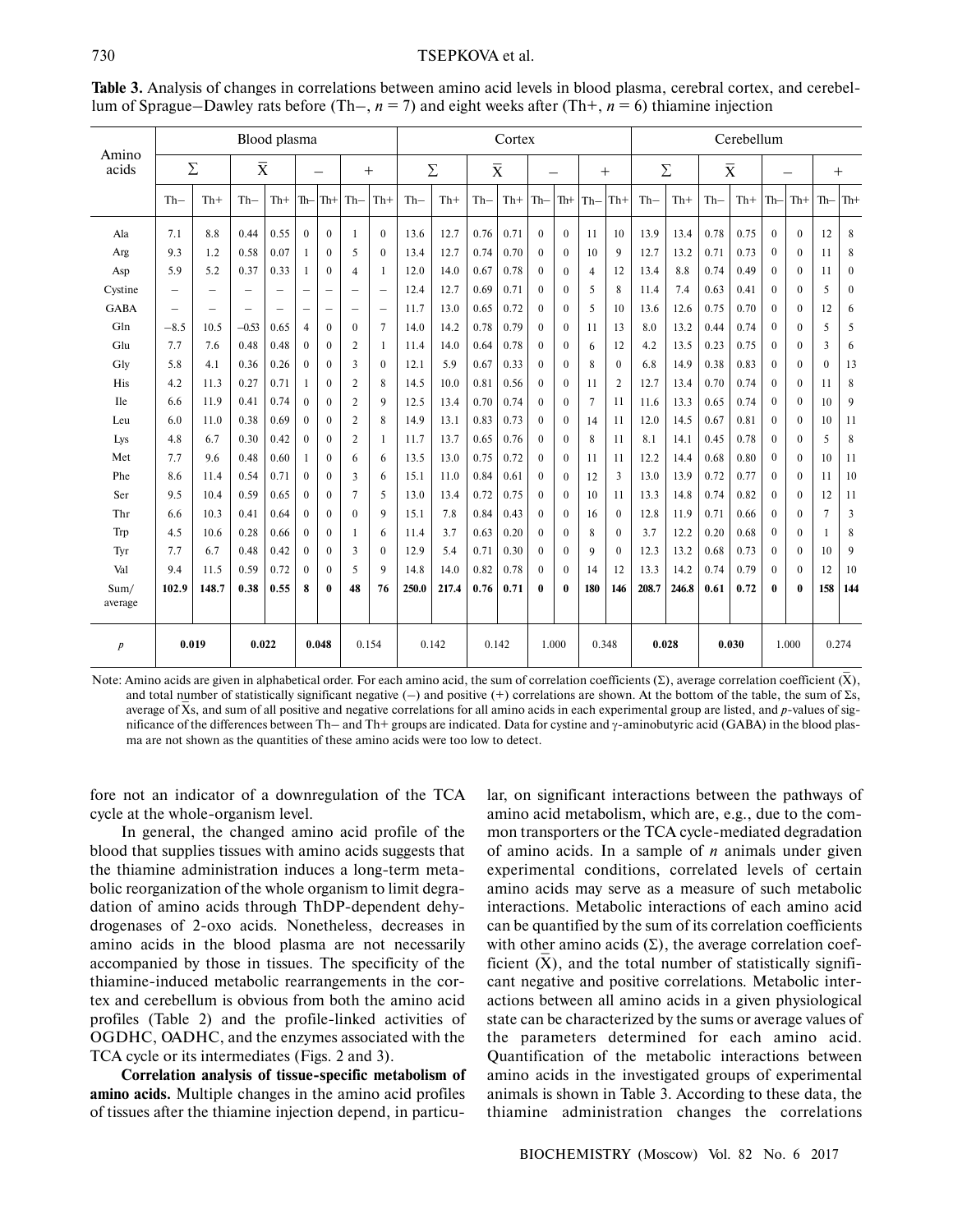between amino acids in the studied brain regions. In the cortex, where the number of total correlations is original ly higher than in the cerebellum, thiamine reduces the number more (by 19%) than it does in the cerebellum (by 9%). However, in both cases these changes in the total numbers of correlations are not statistically significant (Table 3). On the other hand, considering the summa rized and average correlation coefficients, one can reveal the statistically significant elevation of metabolic interac tions between amino acids in the cerebellum after the thi amine injection. For example, the sum of the correlation coefficients of all amino acids in the cerebellum increas es from 209 to 247, and the average correlation coeffi cient – from 0.61 to 0.72 (Table 3). It should be noted that in the absence of significant changes in overall meta bolic interactions between amino acids in the cortex, thi amine dramatically affects the distribution of such corre lations among amino acids. The levels of five amino acids – glycine, histidine, threonine, tyrosine and trypto phan – become almost completely independent of the other amino acids after the thiamine injection (Table 3). In the cerebellum, the distribution of statistically signifi cant correlations showed fewer changes after the thiamine injection. Nevertheless, in the cerebellum, a low level of metabolic interactions is shown by glycine and trypto phan, whereas after the thiamine administration the lack of interactions is shifted to aspartate and cystine.

Thus, thiamine induces considerable changes in average levels of amino acids in the cortex (Table 2), where their overall metabolic interactions do not change significantly (Table 3). In contrast, the relative stability of average levels of amino acids in the cerebellum (Table 2) is accompanied by an increase in their metabolic interac tions (Table 3).

Figure 4 shows the changes in correlation coeffi cients characterizing metabolic interaction of glutamate, which is degraded through OGDHC, and lysine and tryp tophan, whose degradation pathways include OADHC. According to Table 3, such parameters of metabolic inter actions as the total and average correlation coefficients and the number of correlations are increased after the thi amine administration for glutamate and lysine both in the cortex and cerebellum. Nevertheless, increases in both parameters are much higher in the cerebellum (3-fold for glutamate and 2-fold for lysine) than in the cortex ( $\sim$ 20% for glutamate and lysine). In the cerebellum, low correla tions of glutamate and lysine with other amino acids in intact rats rise dramatically after the thiamine administra tion, reaching positive values typical for the statistically significant correlations (Fig. 4, b and d). For instance, this is observed for the glutamate correlations with ala nine, glycine, histidine, branched-chain amino acids, phenylalanine, methionine, serine, and tyrosine (Fig. 4b). As discussed above, the changes are less mani fested in the cortex (Fig. 4, a and c). In the case of tryp tophan, thiamine increases the parameters of its metabol-

ic interaction with other amino acids only in the cerebel lum, whereas in the cortex the correlations of tryptophan with other amino acids decrease (Fig. 4, e and f). This trend is also revealed by the thiamine-induced changes in the overall correlation parameters of tryptophan shown in Table 3. The quantitative and qualitative differences in the effects of thiamine on the amino acid markers of OGDHC and OADHC function in the cortex and cere bellum agree well with the brain-region-specific influence of thiamine on the activities of OGDHC and OADHC (Fig. 2). In the cerebellum, where the injection of thi amine increases activities of both OGDHC and OADHC (Fig. 2), considerable changes in metabolic interactions between the amino acid markers of OADHC and OGDHC function are observed (Fig. 4). In the cortex, where thiamine does not elevate the OGDHC activity and decreases the OADHC activity (Fig. 2), only meta bolic interactions of tryptophan, which is presumed to be a marker of the OADHC function, are found to change dramatically (Fig. 4).

It should be noted that no significant negative corre lations between amino acids are detected in the brain of either intact or thiamine-treated rats (Table 3). Never theless, the four significant negative correlations and a negative value of the average coefficient of the correla tions between glutamine and other amino acids  $(-0.5)$  are inherent in the blood plasma of intact rats (Table 3). Because glutamine accepts ammonium arising from degradation of nitrogen compounds [30], the negative correlations mean that in intact rats, glutamine accumu lation occurs at the expense of the degradation of amino acids. Remarkably, after the thiamine injection the aver age correlation coefficient of glutamine becomes positive (0.7), with seven positive correlations being statistically significant (Table 3). Such a change of the glutamine metabolic interaction with other amino acids in the blood favors a decrease in the overall degradation of amino acids in rats after the thiamine administration.

As a result, the correlation analysis reveals metabol ic rearrangements caused by the thiamine administration (Table 3), which are consistent with the results of enzy matic assays (Figs. 2 and 3) and are detectable even when the average levels of amino acids do not change signifi cantly (Table 2; cerebellum).

#### DISCUSSION

**OADHC is a new ThDP-dependent multienzyme complex.** Structural and functional differences of protein products of the previously characterized *ogdh(l)* and *dhtkd1* genes [13] indicate that the biologically significant oxidation of 2-oxoadipate is catalyzed by the *dhtkd1* gene product [14, 16, 32]. Nevertheless, in many publications on 2-oxoadipate metabolism its oxidation is still attrib uted to the 2-oxoglutarate dehydrogenase (the isoen-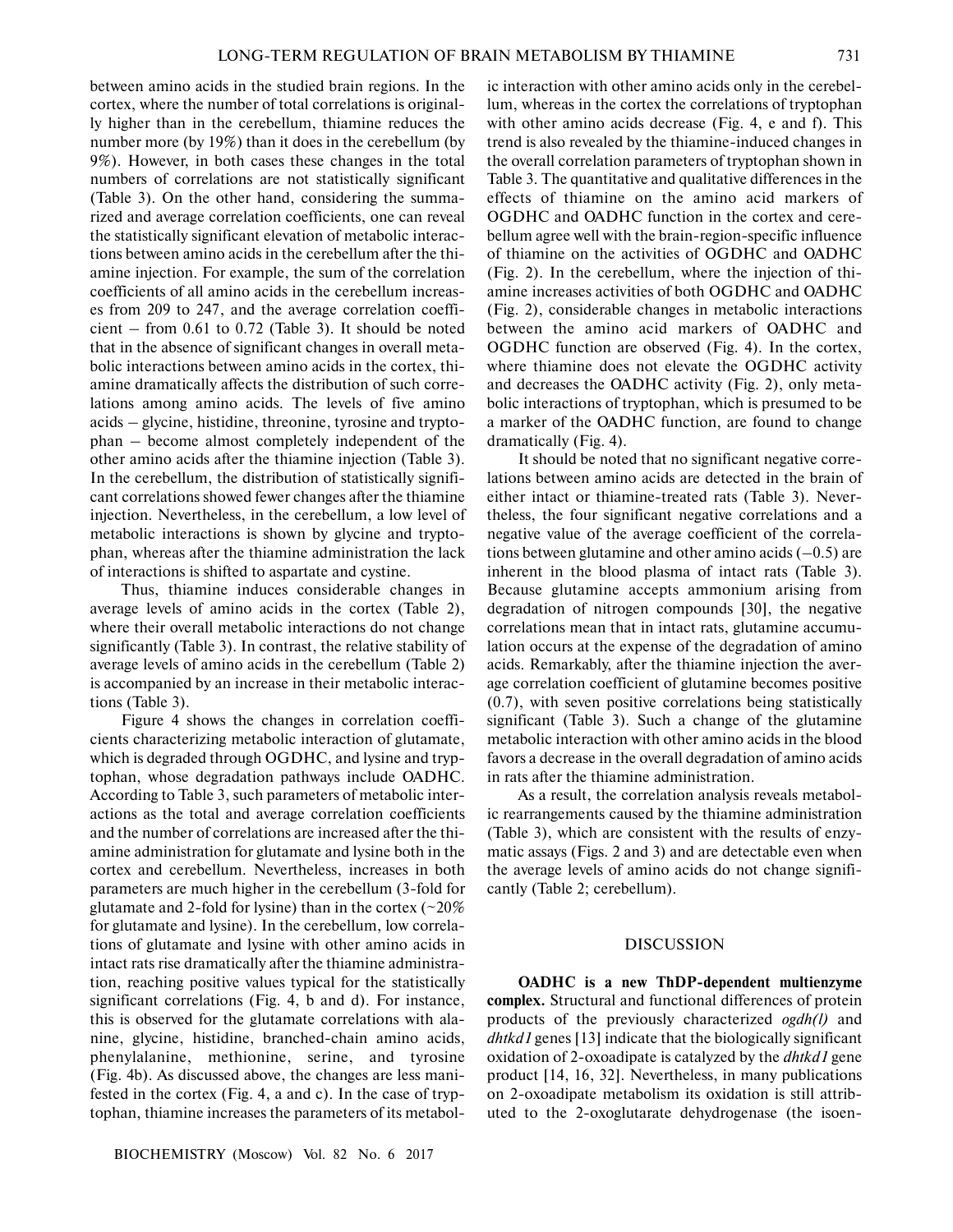

**Fig. 4.** Effect of thiamine on correlation coefficients (R) of glutamate (a, b), lysine (c, d), and tryptophan (e, f) with other amino acids in the cortex (bar charts on the left) and cerebellum (bar charts on the right). Th–, homogenates from intact rats; Th+, homogenates from rats eight weeks after thiamine injection; *n*, number of animals in groups.

zymes encoded by the *ogdh* and *ogdhl* genes). Moreover, in databases on transcriptomics and other screening stud ies, the protein encoded by *dhtkd1* is often incorrectly mentioned as 2-oxoglutarate dehydrogenase. Indeed, the biological role of the enzyme encoded by the *dhtkd1* gene is not well understood. Using genetic methods, it was found that deficiency of this enzyme results in distur bances in mitochondrial energy metabolism [32], which in turn lead to neurological symptoms [17, 32]. Mutations of the *dhtkd1* gene cause accumulation of 2 aminoadipate and 2-oxoadipate, which are common intermediates in pathways of the degradation of the essen-

tial amino acids lysine and tryptophan [14-16, 18, 33]. Hence, the *dhtkd1* enzyme is supposed to participate in the tissue-specific metabolism of these amino acids. Our results show that OADHC activity, its regulation by thi amine, and the role of OADHC in maintenance of the levels of lysine and tryptophan vary in different regions of the brain (Figs. 2 and 4 and Table 1). This finding suggests that the OADHC-related features of metabolic networks support functional heterogeneity of the brain.

In view of the ability of OGDHC to catalyze the 2 oxoadipate dehydrogenase reaction *in vitro* [21, 22], the main problem in studies on the biological function and

BIOCHEMISTRY (Moscow) Vol. 82 No. 6 2017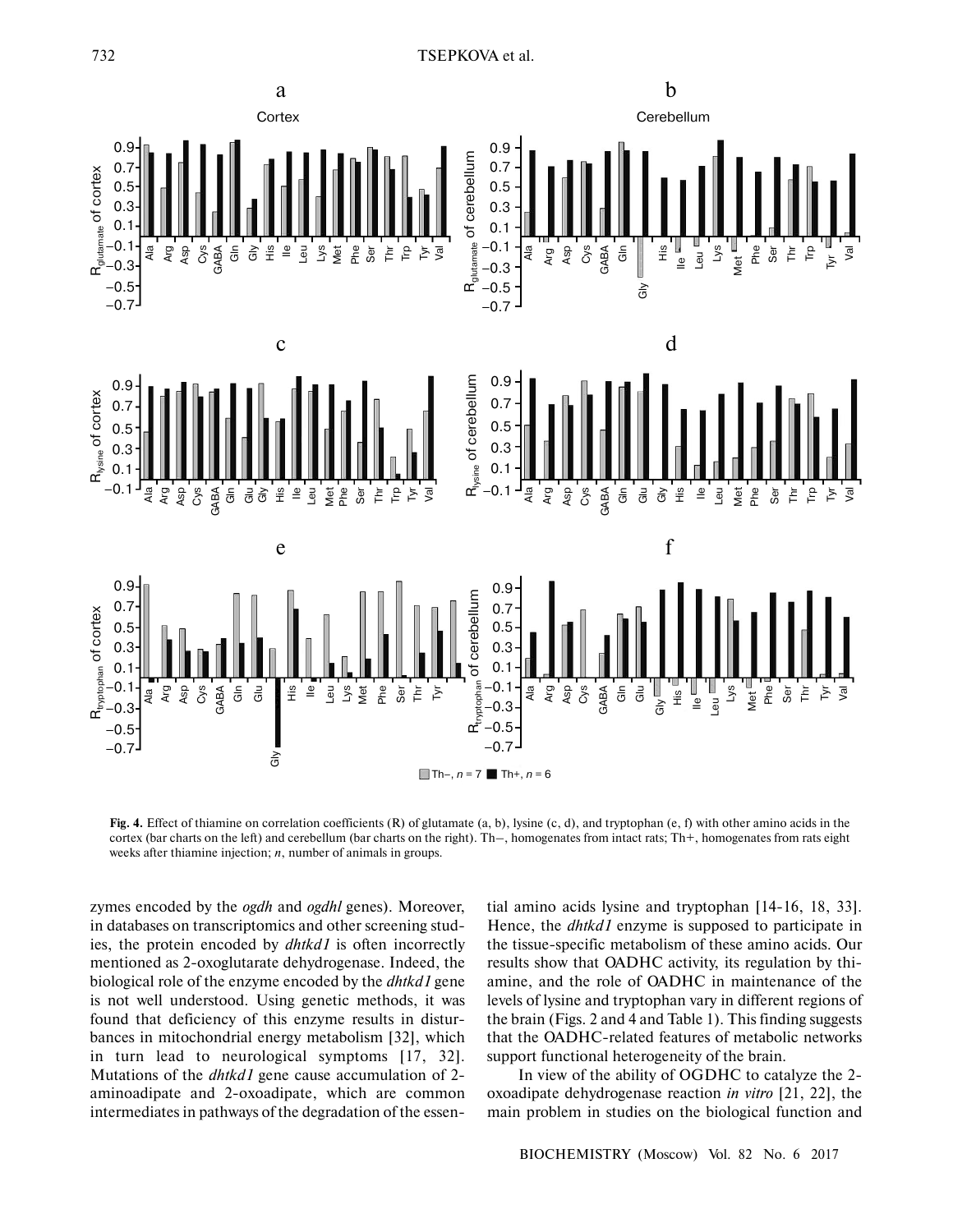regulation of the *dhtkd1*-encoded OADH is discrimina tion of the activities inherent in the *dhtkd1*-encoded enzyme, on one hand, and the highly expressed in differ ent tissues OGDH encoded by the *ogdh* and *ogdhl* genes, on the other hand. In this work, we found the conditions for specific assays of the activities of the multienzyme complexes of OADH and OGDH in brain homogenates. Non-sonicated homogenates of the tissues stored at  $-70^{\circ}$ C were shown to be optimal for measuring the OADHC activity. OADHC, which is assayed in such homogenates, is either extramitochondrial, in accor dance with the prediction of dual localization of the enzyme [13], or solubilized from mitochondria already after a single cycle of tissue freezing and thawing. The lat ter condition is insufficient to solubilize intramitochon drial OGDHC. Due to at least partial intramitochondrial localization of OADHC [13, 34], the lack of increase in the OADHC activity in most of the studied samples after sonication and detergent extraction (Table 1) favors the assumption on easier, compared to OGDHC, solubiliza tion of OADHC. In general, low levels of the OADHC activity in the non-sonicated brain homogenates (Table 1) are correlated with a relatively low expression of the *dhtkd1* gene in the brain according to the PaxDB database [35]. Nevertheless, our study has shown that in the brain of Sprague–Dawley female rats the OADHC activity is higher in the cerebral cortex compared to the cerebellum and brain stem (Figs. 1 and 2; intact rats).

Sonication and detergent extraction are necessary to solubilize a major part of OGDHC from brain homogenates. After this treatment, the OADHC activity remains only in the cerebral cortex, whereas OADHC in the cerebellum and brain stem is inactivated (Table 1). The inactivation does not depend on the level of the OADHC activity in the studied brain regions. For exam ple, in thiamine-treated animals, the OADHC activity in the cerebellum and brain stem before sonication is com parable to the OADHC activity in the cerebral cortex of intact rats (Fig. 2). However, both the relatively high lev els of OADHC activity in the thiamine-treated rats and the relatively low levels of OADHC activity in intact rats are decreased after the sonication and detergent extrac tion in the cerebellum and brain stem (Table 1). In con trast, OADHC of the cortex seems to be resistant to the sonication and detergent extraction (Table 1). This may be due to its higher, compared to the enzyme in the cere bellum and brain stem, endogenous saturation by the coenzyme ThDP, which is a known stabilizer of ThDP dependent dehydrogenases. This suggestion is supported by a lower exchange rate of the thiamine pool (and ThDP as its major representative) in the cortex compared to the cerebellum and brain stem [36].

The finding that after sonication and detergent extraction, the cerebellum and brain stem of intact rats had high (0.19 and 0.24 μmol/min per g fresh weight, respectively) OGDHC activity, but no OADHC activity

(Table 1), shows that OGDHC in the rat brain homogenates does not have a detectable level of 2-oxoad ipate dehydrogenase activity. A further argument support ing this conclusion comes from comparison of the OADHC activity in sonicated homogenates of the cortex of intact rats and cerebellum of thiamine-treated rats. Having the same level of the OGDHC activity (0.44 μmol/min per g fresh weight), the samples signifi cantly differ in the OADHC activity (0.28 and 0.01 μmol/min per g fresh weight, respectively) (Table 1). Obviously, such variations in the OADHC activity at a constant level of the OGDHC activity point to the involvement of the different catalytic systems, OGDHC and OADHC, into oxidation of 2-oxoglutarate and 2 oxoadipate. Because OGDHC of the brain strongly inter acts with the inner membrane of mitochondria [37], which requires sonication and detergent extraction to sol ubilize OGDHC, the oxidative decarboxylation of both 2-oxoadipate and 2-oxoglutarate in non-sonicated homogenates of the brain samples appears to be catalyzed by the *dhtkd1*-encoded enzyme. In this case, the average ratio of the reaction rates with 2-oxoadipate and 2-oxoglutarate for OADH is about 0.5 (Fig. 1). On the other hand, the variations in the ratios of the OADHC and OGDHC activities observed in non-sonicated homogenates of different experimental groups (Fig. 1) could be due to a varied minor part of OGDHC that has been solubilized in the non-sonicated homogenates. However, as shown above, even a relatively high level of the OGDHC activity (0.44 μmol/min per g fresh weight) does not provide a measurable oxidation of 2-oxoadipate (Table 1; cerebellum of thiamine-treated rats). Hence, the OADHC activity in the non-sonicated homogenates is due to the catalytic action of the enzyme encoded by the *dhtkd1* gene, regardless of the possibility of a low-level partial solubilization of OGDHC under the assay condi tions. In this case, only the question whether the *dhtkd1* encoded OADH transforms 2-oxoglutarate remains open.

Recent studies have shown that the *dhtkd1* gene and/or *dhtkd1*-encoded enzyme are involved in the devel opment of diabetes and treatment of obesity [33, 38]. Because thiamine is also involved in these processes [39], the enzymatic assays elaborated in this work represent new tools to study molecular mechanisms underlying potential role of ThDP-dependent OADH in diabetes and obesity. As a result, the new ThDP-dependent dehydro genase encoded by the *dhtkd1* gene may be an interesting target for metabolic regulation.

**Thiamine as a metabolic regulator.** ThDP is a coen zyme of oxidative decarboxylation of 2-oxo acids, includ ing 2-oxoadipate and 2-oxoglutarate. Accordingly, its precursor thiamine (vitamin B1) is a physiological activa tor of ThDP-dependent 2-oxo acid dehydrogenases. In several previous studies about regulation of multienzyme complexes of 2-oxo acid dehydrogenases, we have shown that the exposure of animals to effectors of these key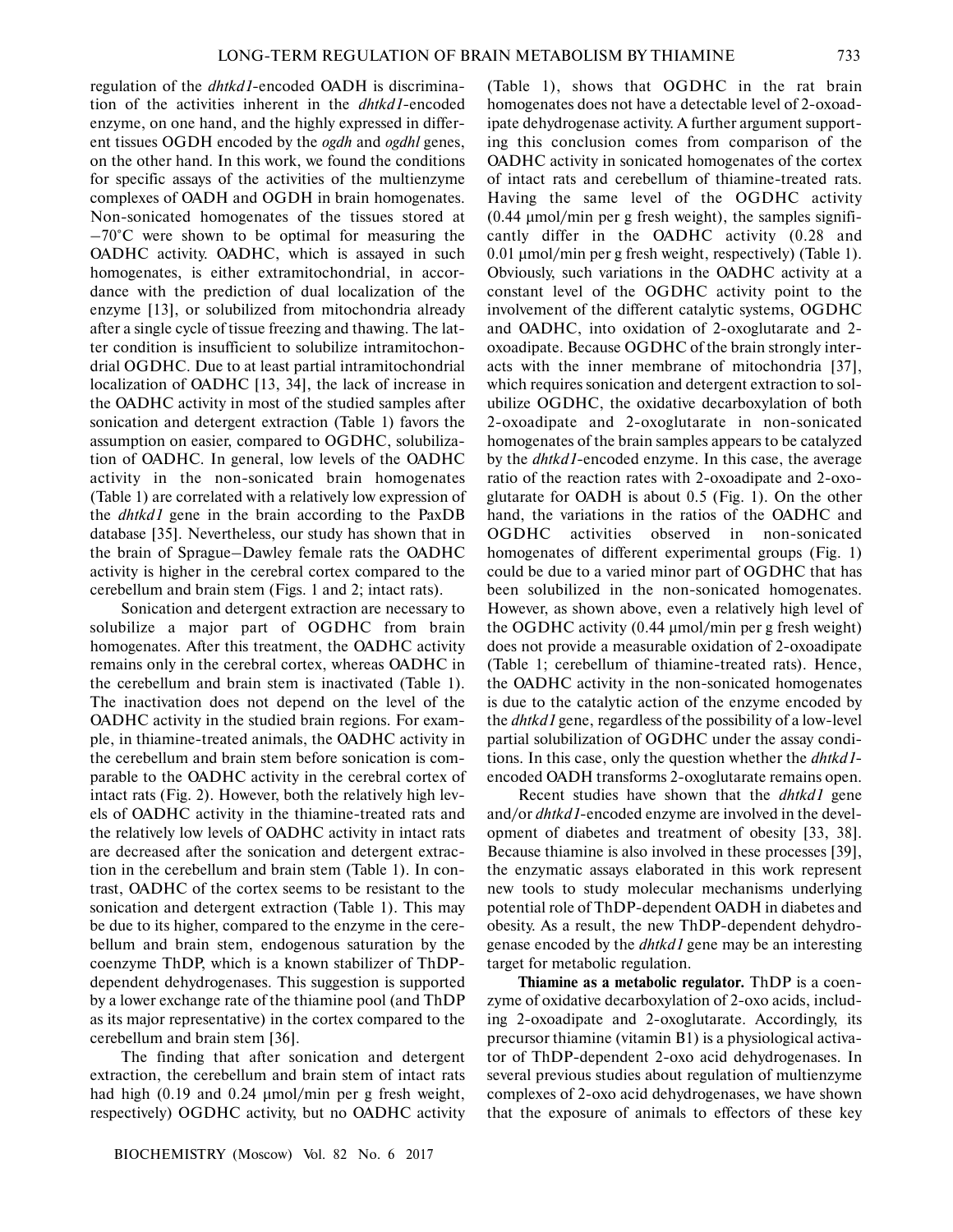metabolic enzymes evokes homeostatic mechanisms [4]. Such mechanisms compensate for the effector-induced perturbations in the oxidative decarboxylation of 2-oxo acids, normalizing changed fluxes by switching on natu ral mechanisms of attenuation [5, 28]. Differences in the metabolic networks of the cortex, cerebellum, or brain stem may cause different perturbations and compensatory responses to a physiological activator of 2-oxo acid dehy drogenases, thiamine. The differences are primarily seen in the OADHC and OGDHC activities of the correspon ding homogenates measured *in vitro* (Fig. 2).

However, the involvement of thiamine in regulation of cell metabolism is not limited to its widely known role as a precursor of the coenzyme for several enzymes of central metabolism. The energy-dependent biosynthesis of non-coenzyme derivatives of thiamine, such as its triphosphorylated and adenylated forms [40, 41], sup ports additional functions of this vitamin in living sys tems. It was shown *in vitro* [23] and *in situ* [24] that thi amine itself and/or its derivatives regulate a number of central metabolic enzymes that do not require ThDP as their coenzyme. Results presented in Fig. 3 demonstrate that thiamine injection to rats also induces a long-term *in vivo* regulation of these enzymes.

Recent studies have shown regulatory interactions between the ThDP-dependent OGDHC and thiamine metabolism [31]. In particular, inhibition of OGDHC is compensated by increased uptake of thiamine, both in cultured astrocytes and in rat brain. Thus, short-term changes in activities of ThDP-dependent enzymes may launch long-term processes compensating for the changes. In the present work, we have characterized such long-term processes initiated by a high dose of thiamine. Systemic long-term effects of thiamine may involve a number of mechanisms in addition to those dependent on the coenzyme type of ThDP binding. According to a recent study, the most representative common feature of rat brain proteins that bind to a thiamine-modified sor bent is "acetylation" [23]. Involvement of thiamine in metabolic regulation by this posttranslational modifica tion may underlie the long-term effects of thiamine observed in this work (Figs. 2 and 3). Besides, ThDP is known to bind to a master regulator of metabolism, tran scription factor p53, competing with the p53 binding to DNA [42]. On the other hand, thiamine metabolism interacts with mTOR signaling, which senses cellular availability of amino acids [43]. Thus, the long-term effects of a single high dose of thiamine on central meta bolic enzymes and amino acid homeostasis in the rat brain, which have been established in our work, may manifest metabolic reprogramming controlled by acety lation, p53, and mTOR.

**Correlation analysis of amino acid levels to character ize metabolic changes.** Multiple interactions between the pathways of amino acid metabolism include competition of structurally similar amino acids for their transport or for degradation by the same enzyme. Such enzymes are exemplified by the ThDP-dependent dehydrogenases of 2-oxoadipate and branched-chain 2-oxo acids. The for mer transforms a common intermediate of the degrada tion of lysine and tryptophan, whereas the latter partici pates in catabolism of leucine, isoleucine, and valine. Due to the intersections in the amino acid metabolism, its organization requires a certain balance in the abundances of amino acids, which is manifested in their correlated levels. In general, the correlation coefficients are statisti cal indicators of dependence of two random values, and they do not point to a causal relationship between these values, i.e. a relationship where one phenomenon is the cause, necessarily leading to another phenomenon, a consequence. For example, the highly correlated levels of glutamate and alanine in the cortex (Fig. 4a) do not imply that the level of alanine necessarily determines the level of glutamate, or *vice versa*. However, in the system of our consideration, the relationships between amino acids are known to be mediated by a metabolic network. Therefore, the changed correlations are indicative of changes in this network. For example, appearance of high correlation between alanine and glutamate levels in the cerebellum of animals after the thiamine administration (Fig. 4b) is accompanied by a rearrangement of the metabolic net work, particularly of the enzymes associated with trans formations of these amino acids (Figs. 2 and 3). Thus, the observed change in the correlation coefficients of alanine and glutamate (Fig. 4b) could be an indicator of such rearrangement, even if all specific components of the rearrangement are not known. Unlike the correlation analysis, understanding the cause-and-consequence rela tionship requires more specific knowledge about the sys tem.

Obviously, a degree of metabolic interactions between the amino acids is linked to metabolic fluxes. First, the fluxes are specific for different tissues, and that explains different correlations between amino acids in the various brain regions and in the blood plasma (Table 3). Moreover, the fluxes may vary due to external factors. For example, after the injection of thiamine, which is a regu lator of central metabolism, statistically significant changes are observed in correlations between amino acids not only in the cortex and plasma, where thiamine reduces the levels of many amino acids, but also in the cerebellum, where multiple changes in the amino acid levels do not occur. Significant increase in the total and average correlation coefficients in the blood plasma and cerebellum after the thiamine injection (Table 3) mani fests increasing metabolic interactions between amino acids. In other words, this increased interdependence of the amino acids means that the thiamine treatment induces a sensitization of the whole metabolic network to a change in a single amino acid. The result is consistent with published data on the thiamine regulation of the mTOR system, which is a known sensor of the availabili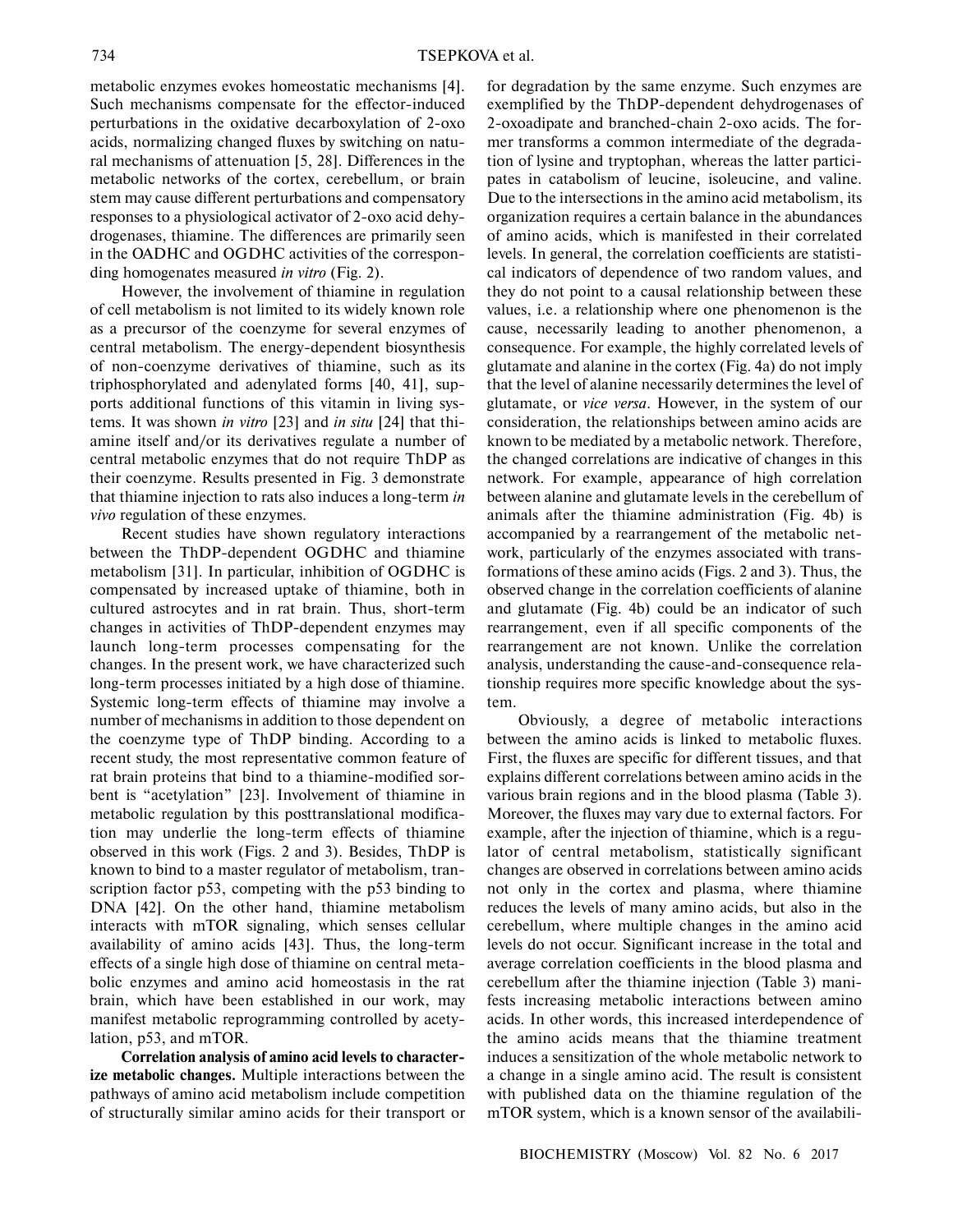ty of amino acids [43]. Thus, correlation analysis is an additional tool to detect metabolic changes, which may be more sensitive than the analysis of the average levels of metabolites.

# **CONCLUSION**

Our study shows that a single high dose of thiamine administered to rats causes long-term changes not only in the ThDP-dependent dehydrogenases of dicarboxylic 2 oxo acids, but also in the functionally associated enzymes. The regulation by thiamine results in a complex metabolic rearrangement that limits amino acid degrada tion. Restricted degradation is consistent with the obser vation of decreased levels and/or changed metabolic interactions of amino acids in the blood plasma. Conditions for differential assays of the dehydrogenases of 2-oxoadipate and 2-oxoglutarate in brain homogenates have been found in this study, and these are useful to detect differences in the role and regulation of these enzymes *in vivo*. Thus, this study provides a necessary basis for further characterization of the biological role of the novel ThDP-dependent dehydrogenase of 2-oxoadi pate.

#### **Acknowledgments**

This work was supported by the Russian Science Foundation (project No. 14-15-00133).

#### REFERENCES

- 1. Bunik, V. I. (2014) Benefits of thiamin (vitamin B1) admin istration in neurodegenerative diseases may be due to both the coenzyme and non-coenzyme roles of thiamin, *J. Alzheimer's Dis. Parkinson*., **4**, 173-177.
- 2. Butterworth, R. F., and Heroux, M. (1989) Effect of pyrithiamine treatment and subsequent thiamine rehabili tation on regional cerebral amino acids and thiamine dependent enzymes, *J. Neurochem*., **52**, 1079-1084.
- 3. Gibson, G. E., Blass, J. P., Beal, M. F., and Bunik, V. (2005) The alpha-ketoglutarate-dehydrogenase complex: a mediator between mitochondria and oxidative stress in neurodegeneration, *Mol. Neurobiol*., **31**, 43-63.
- 4. Artiukhov, A. V., Bunik, V. I., and Graf, A. V. (2016) Directed regulation of multienzyme complexes of the 2-oxo acid dehy drogenases using phosphonate and phosphinate analogs of 2 oxo acids, *Biochemistry (Moscow)*, **81**, 1791-1816.
- 5. Graf, A., Trofimova, L., Loshinskaja, A., Mkrtchyan, G., Strokina, A., Lovat, M., Tylicky, A., Strumilo, S., Bettendorff, L., and Bunik, V. I. (2013) Up-regulation of 2oxoglutarate dehydrogenase as a stress response, *Int. J. Biochem. Cell Biol*., **45**, 175-189.
- 6. Trofimova, L. K., Araujo, W. L., Strokina, A. A., Fernie, A. R., Bettendorff, L., and Bunik, V. I. (2012) Consequences of the alpha-ketoglutarate dehydrogenase inhibition for

neuronal metabolism and survival: implications for neu rodegenerative diseases, *Curr. Med. Chem*., **19**, 5895-5906.

- 7. Navarro, D., Zwingmann, C., and Butterworth, R. F. (2008) Region-selective alterations of glucose oxidation and amino acid synthesis in the thiamine-deficient rat brain: a re-evaluation using 1H/13C nuclear magnetic res onance spectroscopy, *J. Neurochem*., **106**, 603-612.
- 8. Bunik, V. I., Tylicki, A., and Lukashev, N. V. (2013) Thiamin diphosphate-dependent enzymes: from enzymol ogy to metabolic regulation, drug design and disease mod els, *FEBS J*., **280**, 6412-6442.
- 9. Bunik, V. I., Schloss, J. V., Pinto, J. T., Dudareva, N., and Cooper, A. J. (2011) A survey of oxidative paracatalytic reactions catalyzed by enzymes that generate carbanionic intermediates: implications for ROS production, cancer etiology, and neurodegenerative diseases, *Adv. Enzymol. Rel. Areas Mol. Biol*., **77**, 307-360.
- 10. Wang, D., and Hazell, A. S. (2010) Microglial activation is a major contributor to neurologic dysfunction in thiamine deficiency, *Biochem. Biophys. Res. Commun*., **402**, 123-128.
- 11. Spinas, E., Saggini, A., Kritas, S. K., Cerulli, G., Caraffa, A., Antinolfi, P., Pantalone, A., Frydas, A., Tei, M., Speziali, A., Saggini, R., Pandolfi, F., and Conti, P. (2015) Crosstalk between vitamin B and immunity, *J. Biol. Regul. Homeost. Agents*, **29**, 283-288.
- 12. Diaz-Munoz, M. D., Bell, S. E., Fairfax, K., Monzon- Casanova, E., Cunningham, A. F., Gonzalez-Porta, M., Andrews, S. R., Bunik, V. I., Zarnack, K., Curk, T., Heggermont, W. A., Heymans, S., Gibson, G. E., Kontoyiannis, D. L., Ule, J., and Turner, M. (2015) The RNA-binding protein HuR is essential for the B cell anti body response, *Nat. Immunol*., **16**, 415-425.
- 13. Bunik, V. I., and Degtyarev, D. (2008) Structure-function relationships in the 2-oxo acid dehydrogenase family: sub strate-specific signatures and functional predictions for the 2-oxoglutarate dehydrogenase-like proteins, *Proteins*, **71**, 874-890.
- 14. Hagen, J., te Brinke, H., Wanders, R. J., Knegt, A. C., Oussoren, E., Hoogeboom, A. J., Ruijter, G. J., Becker, D., Schwab, K. O., Franke, I., Duran, M., Waterham, H. R., Sass, J. O., and Houten, S. M. (2015) Genetic basis of alpha-aminoadipic and alpha-ketoadipic aciduria, *J. Inher. Metab. Dis*., **38**, 873-879.
- 15. Stiles, A. R., Venturoni, L., Mucci, G., Elbalalesy, N., Woontner, M., Goodman, S., and Abdenur, J. E. (2015) New cases of DHTKD1 mutations in patients with 2 ketoadipic aciduria, *JIMD Rep*., **25**, 15-19.
- 16. Danhauser, K., Sauer, S. W., Haack, T. B., Wieland, T., Staufner, C., Graf, E., Zschocke, J., Strom, T. M., Traub, T., Okun, J. G., Meitinger, T., Hoffmann, G. F., Prokisch, H., and Kolker, S. (2012) DHTKD1 mutations cause 2 aminoadipic and 2-oxoadipic aciduria, *Am. J. Hum. Genet*., **91**, 1082-1087.
- 17. Xu, W. Y., Gu, M. M., Sun, L. H., Guo, W. T., Zhu, H. B., Ma, J. F., Yuan, W. T., Kuang, Y., Ji, B. J., Wu, X. L., Chen, Y., Zhang, H. X., Sun, F. T., Huang, W., Huang, L., Chen, S. D., and Wang, Z. G. (2012) A nonsense mutation in DHTKD1 causes Charcot–Marie–Tooth disease type 2 in a large Chinese pedigree, *Am. J. Hum. Genet*., **91**, 1088-1094.
- 18. Hallen, A., Jamie, J. F., and Cooper, A. J. (2013) Lysine metabolism in mammalian brain: an update on the impor tance of recent discoveries, *Amino Acids*, **45**, 1249-1272.